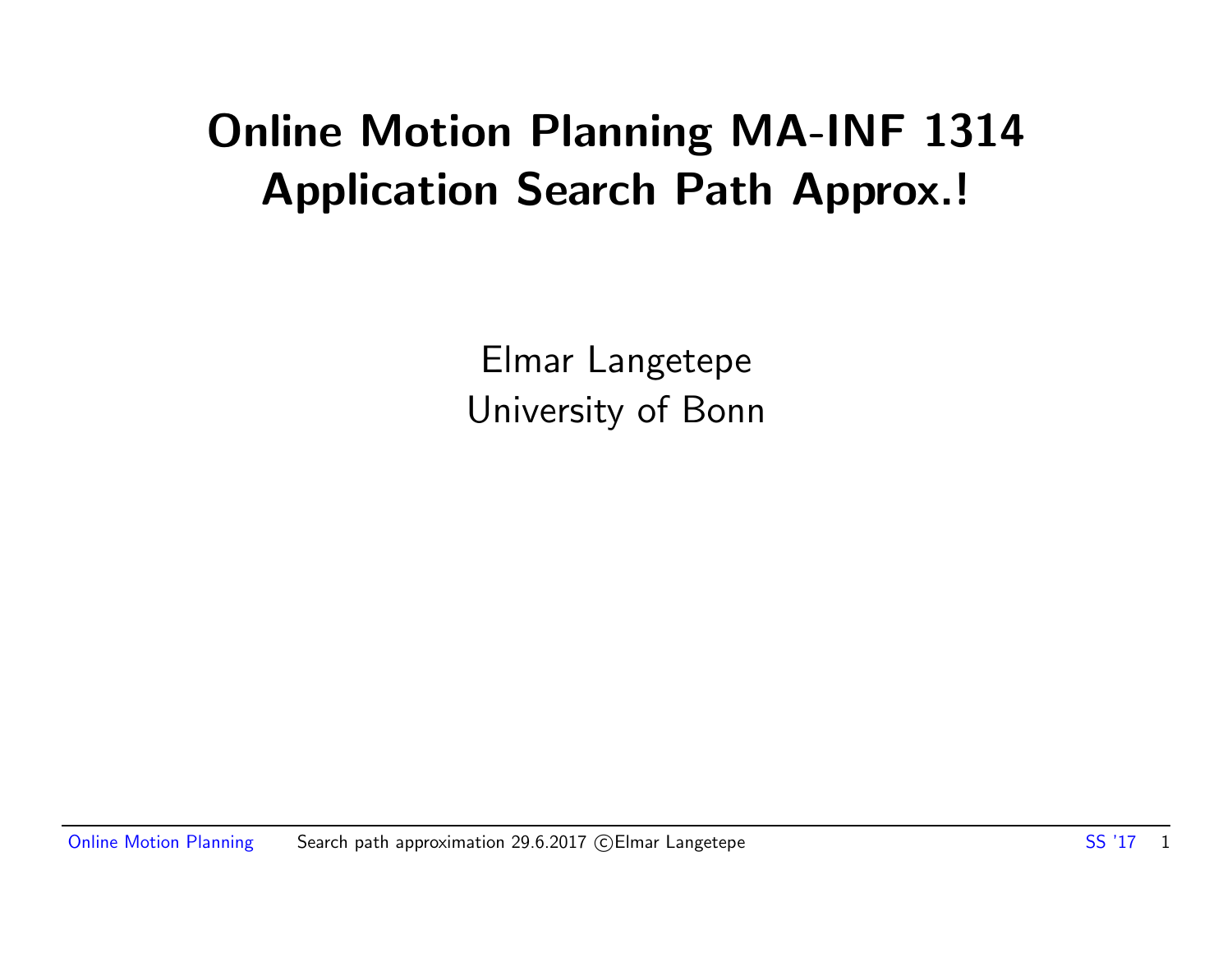### Rep.: Search ratio approximation

- Competitive ratio :  $C := \sup$  $\mathcal E$ sup p∈G  $|\mathcal{A}(s,p)|$  $|\mathsf{sp}(s,p)|$
- Search ratio:  $\mathsf{SR}(\mathcal{A}, \mathcal{E}) := \sup$ p∈G  $|\mathcal{A}(s,p)|$  $|\mathsf{sp}(s,p)|$
- $\bullet$  Optimal search ratio:  $\mathsf{SR}_{\mathsf{OPT}}(\mathcal{E}) := \inf_{\mathcal{A}}$  $\mathcal{A}$  $\mathsf{SR}(\mathcal{A}, \mathcal{E})$
- Approximation: A search-competitiv

$$
C_s := \sup_{\mathcal{E}} \frac{\mathsf{SR}(\mathcal{A}, \mathcal{E})}{\mathsf{SR_{OPT}}(\mathcal{E})}
$$

• Comparison not against SP, but against best possible SR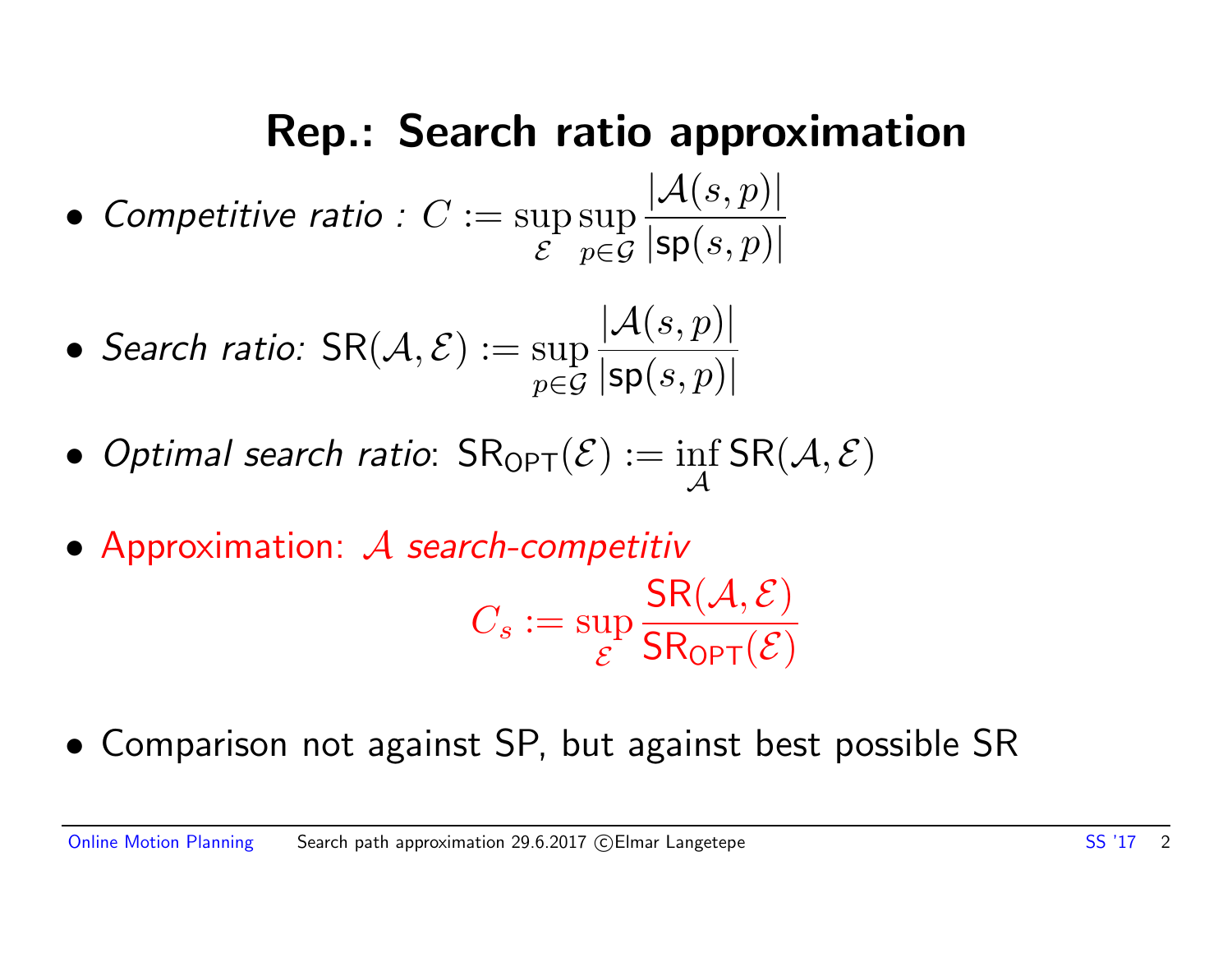### Rep.: Non approximation results: Theorem

No constant approximation of the search ratio! Graphs, no vision!

- 1. Planar graph  $G = (V, E)$  multiple edges, goal set V.
- 2. General graph  $G = (V, E)$  goal set V.
- 3. Directed graph  $G = (V, E)$  goal set E and V. (Exercise!)

Counter examples, lower bound! Blackboard!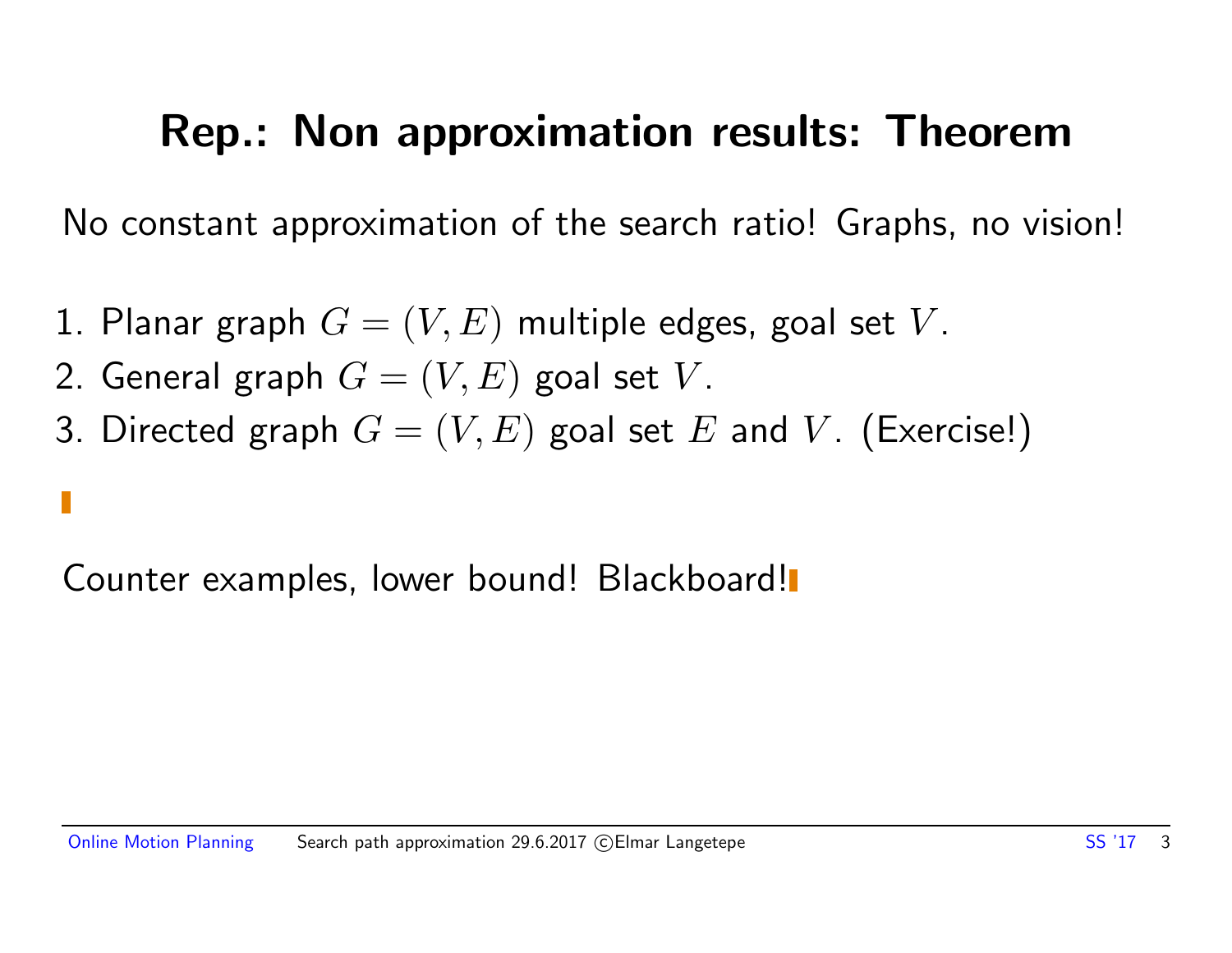### Rep.: Searching with vision!

Problem: Return path from last(d) to s has length  $\leq d$ , might be false! But:  $\mathsf{sp}(\operatorname{last}(d),s) \le |\pi_{\mathrm{OPT} s}^{\operatorname{last}(d)}|$ 

#### Theorem:

- Roboter with vision
- $\bullet$  Environment  $\mathcal E$
- Expl:  $C_{\beta}$ -competitive,  $\beta$ -depth restrictable, Online Explorationstrategy for  $\mathcal E$ (i.e.  $|\text{Exp}(d)| \leq C_\beta \cdot |\text{Expl}_{\text{OPT}}(\beta \cdot d)|$ )
- $\Rightarrow$  Algorithm gives  $8\beta C_{\beta}$ -Approximation of optimal search ratio.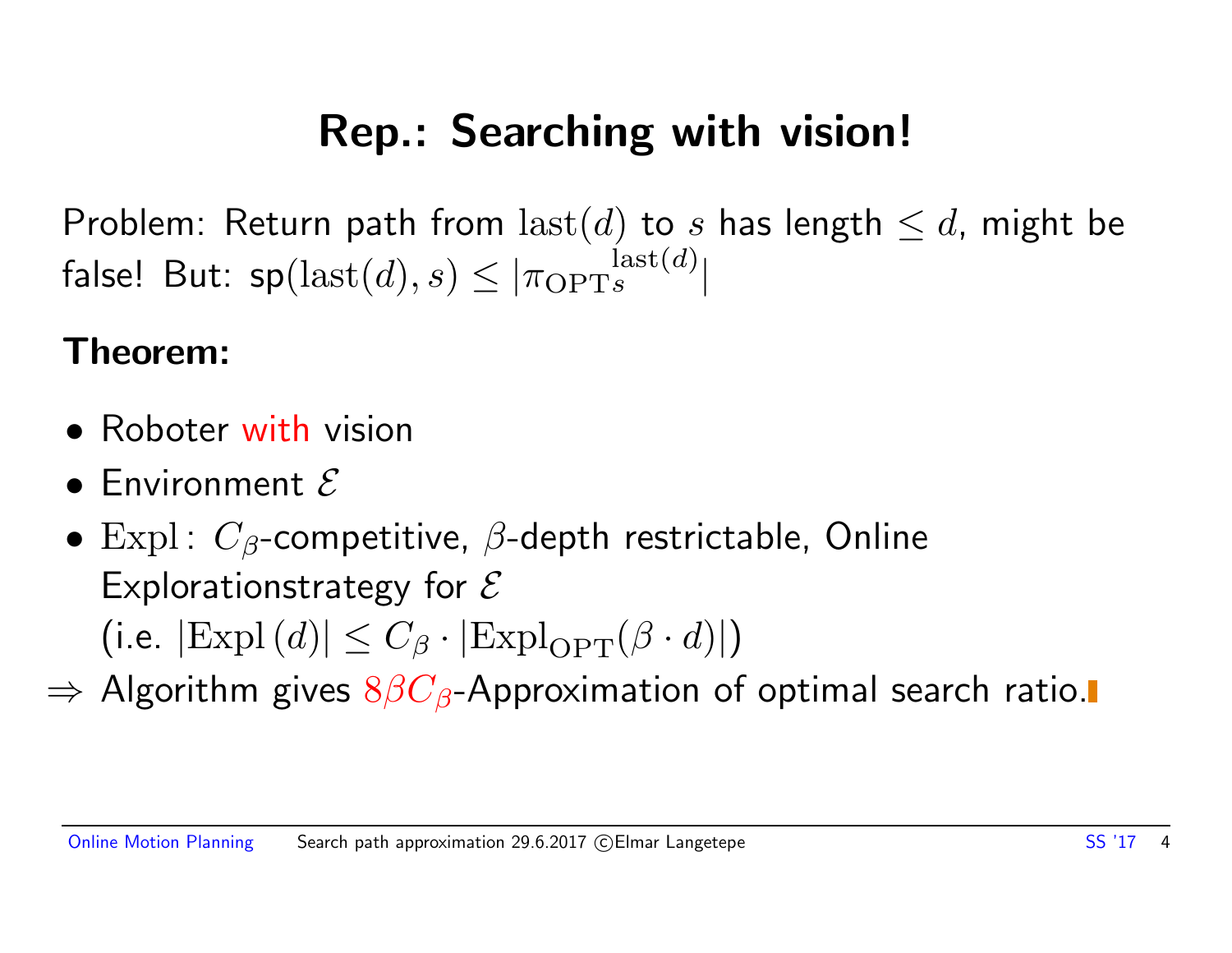### Rep.: Proof of the Theorem

$$
\mathsf{SR}(\Pi_{\mathrm{opt}}) \geq \frac{|\pi_{\mathrm{OPT}^s}^{\mathrm{last}(d)}|}{d} \geq \frac{|\Pi_{\mathrm{Expl}_{\mathrm{opt}}(d)}|}{2d} \Leftrightarrow |\Pi_{\mathrm{Expl}_{\mathrm{opt}}(d)}| \leq 2d\cdot \mathsf{SR}(\Pi_{\mathrm{opt}})
$$

#### Ratio against search path:

$$
\frac{\sum_{i=1}^{j+1} |\Pi_{\text{Expl}_{\text{onl}}(2^i)}|}{2^j} \leq C_{\beta} \cdot \frac{\sum_{i=1}^{j+1} |\Pi_{\text{Expl}_{\text{opt}}(\beta 2^i)}|}{2^j} \leq 2C_{\beta} \cdot \frac{\sum_{i=1}^{j+1} \beta 2^i \text{SR}(\Pi_{\text{opt}})}{2^j}
$$
  

$$
\leq 8\beta C_{\beta} \cdot \text{SR}(\Pi_{\text{opt}}).
$$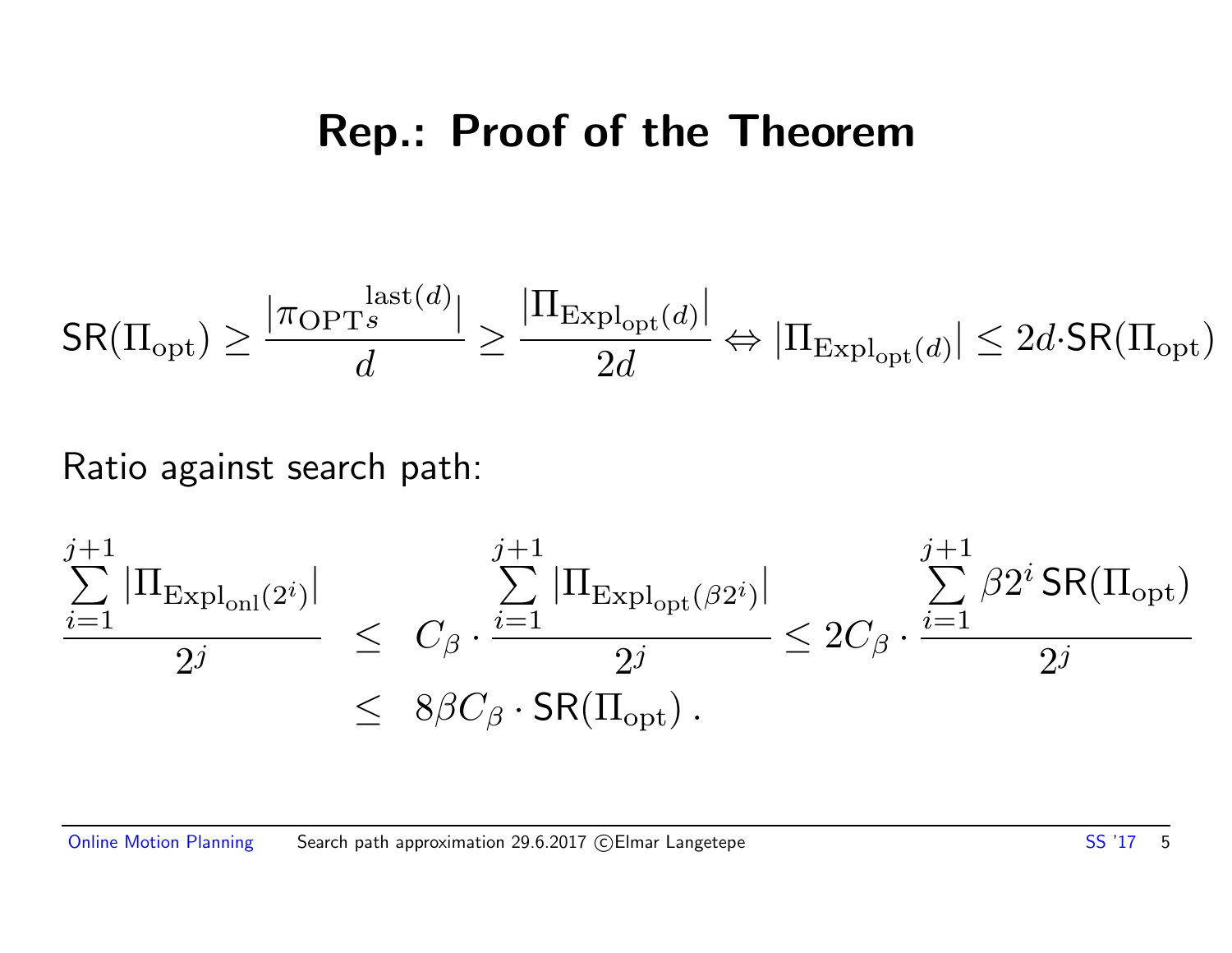### Rep.: Applications!

- Simple polygon, Offline: SWR  $(C_\beta = 1 = \beta)$  $\Rightarrow$  8-Approximation
- $\bullet$  Rectilinear Polygons, Online: Greedy-Online ( $C_\beta=$ √  $(2,\beta=1)$  $\Rightarrow 8\sqrt{2}$ -Approximation √
- Simple Polygons, Online: PolyExplore  $(C_\beta = 26, \beta = 1)$  $\Rightarrow$  212-Approximation

Consider exploration task! Full and depth restricted!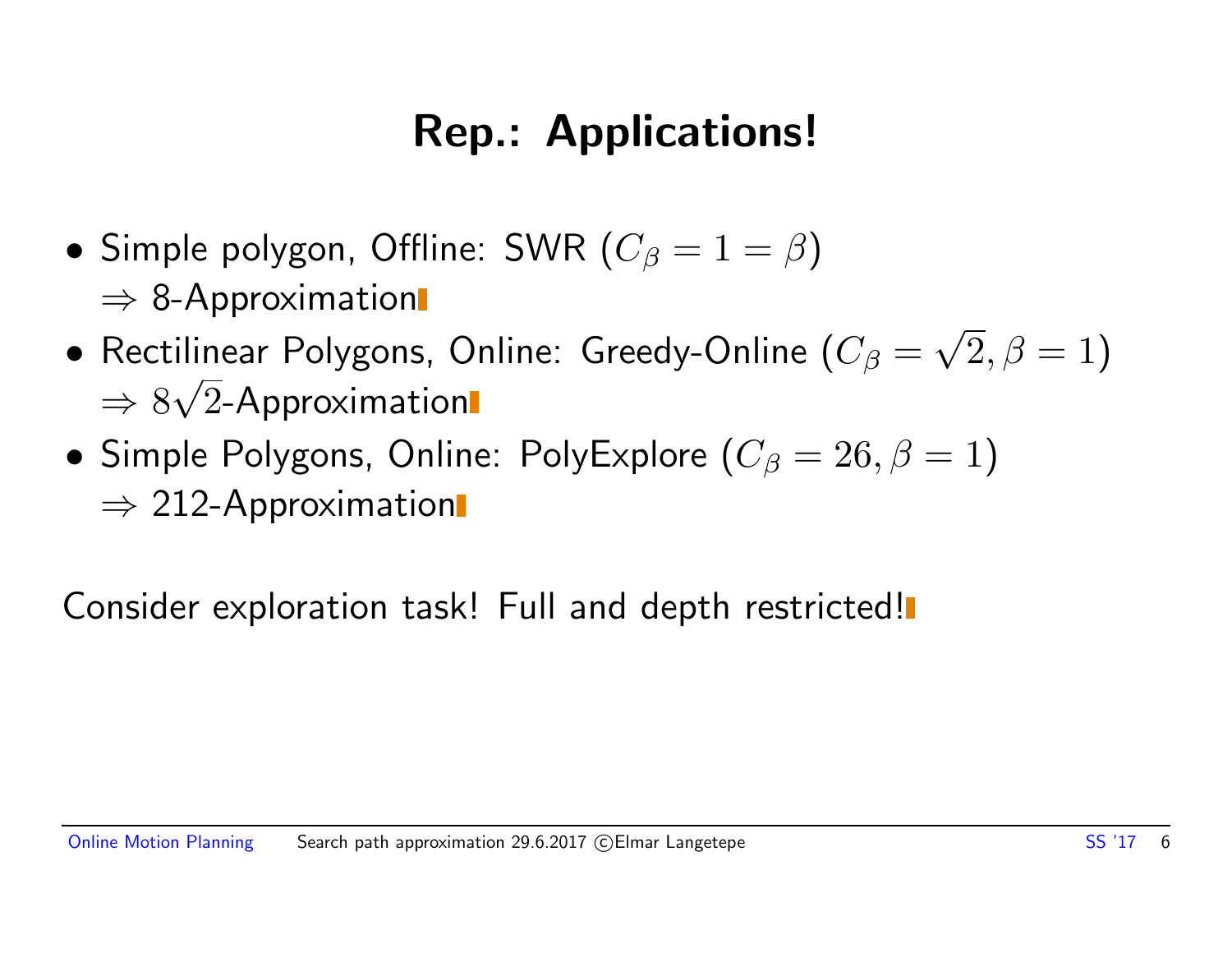### Rep.: Simple Polygon Offline

- Optimal exploration tour
- Agent with vision, start point  $s$ , boundary
- Polygon is fully known
- Depth restriction
- First: General approach. Then: Depth restriction!
- Monotone, rectlilinear, general!

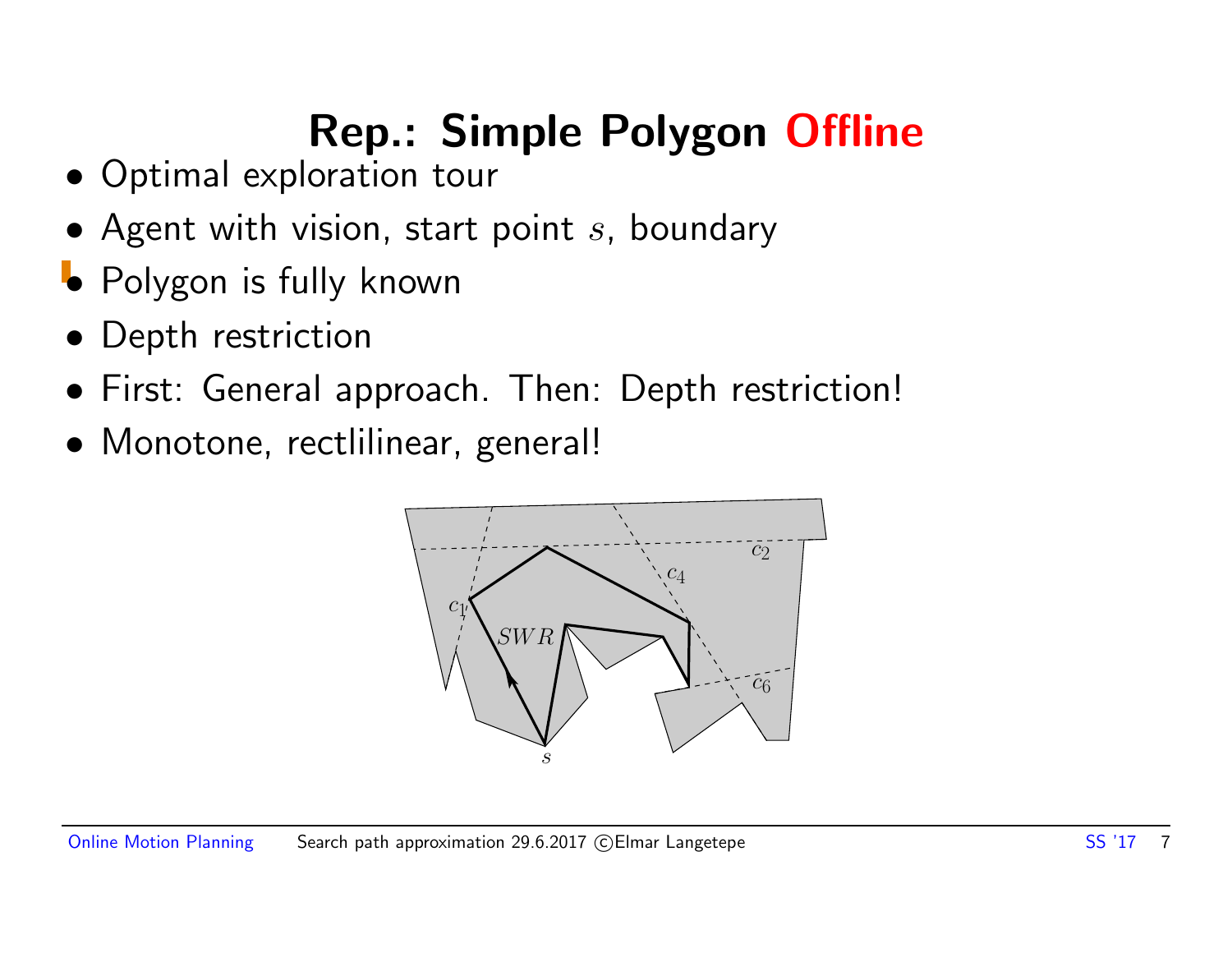### Rep.: Visit essential cuts! Def.

- a) (Cuts) Extension of reflex vertex
- b) Necessary cuts  $(w.r.t. s)$
- c) Dominance-Relationsship  $P_{c_i} \subseteq P_{c_j}$
- d) Essential cuts
- e) Order of the essential cuts

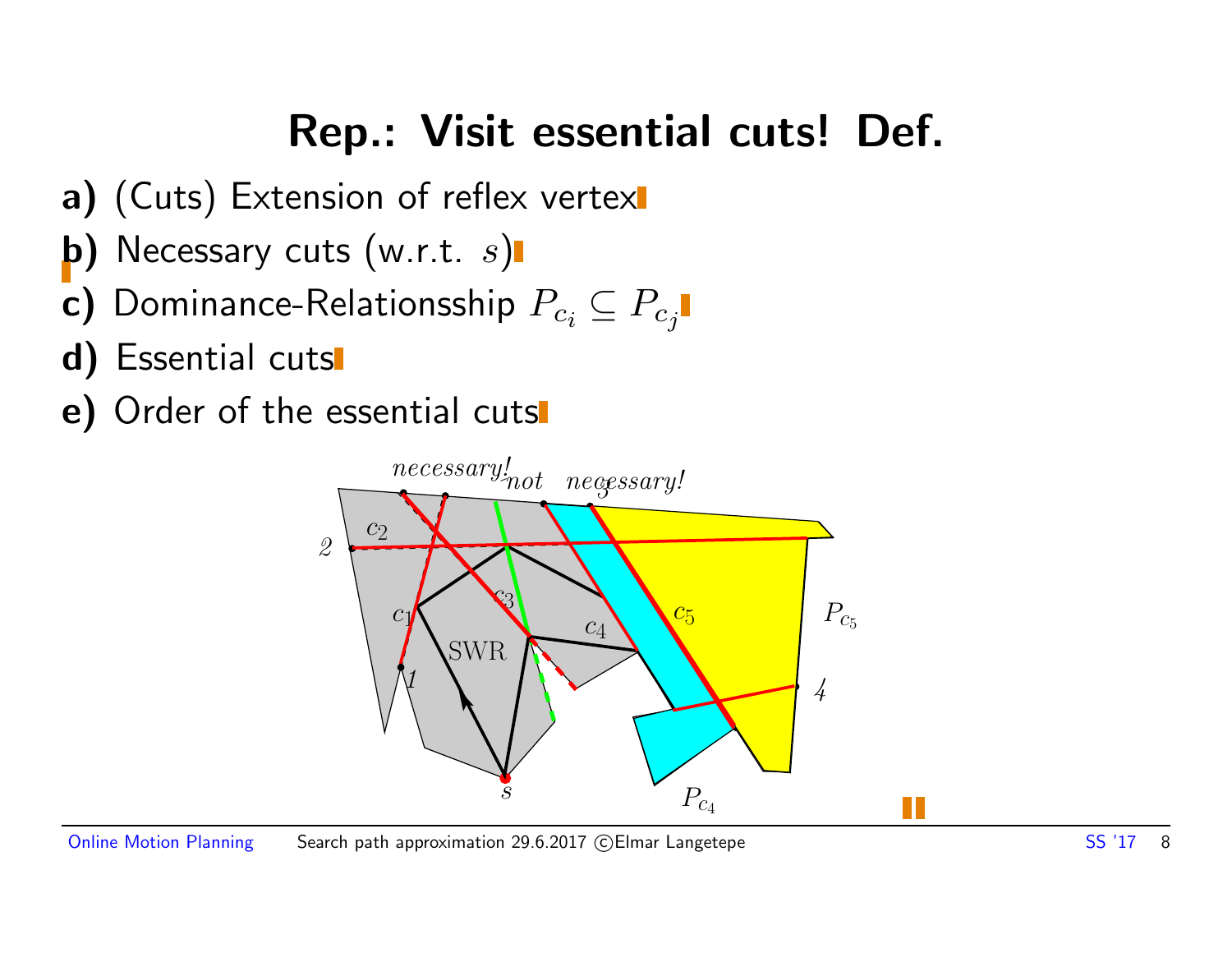### Rep.: Order along the boundary Lem.

- Rectilinear polygon
- Essential cuts intersect at most once
- SWR visits cuts by order around boundary
- Contradiction! Shortcut!
- $\bullet$   $O(n)$  Algorithm!!



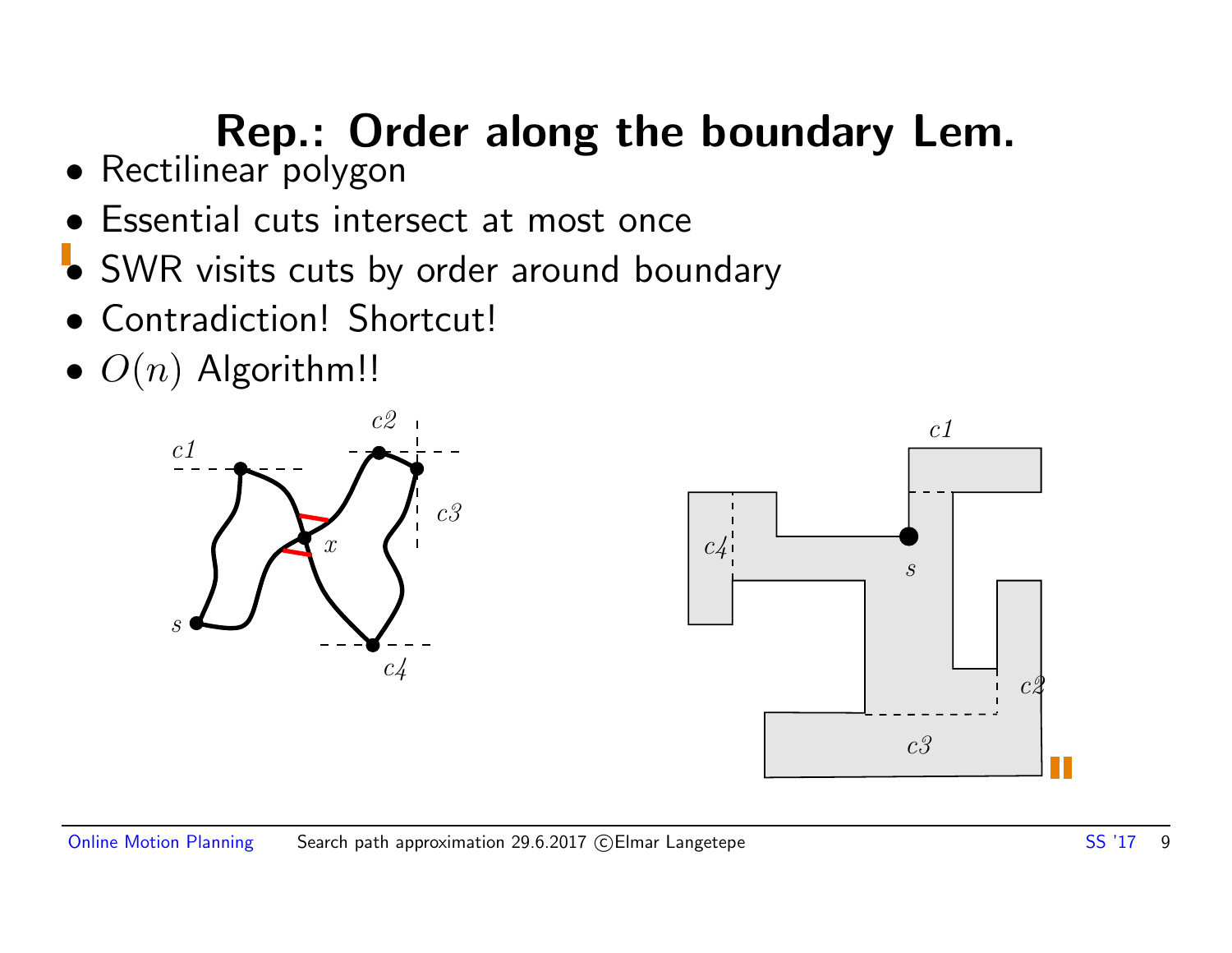

П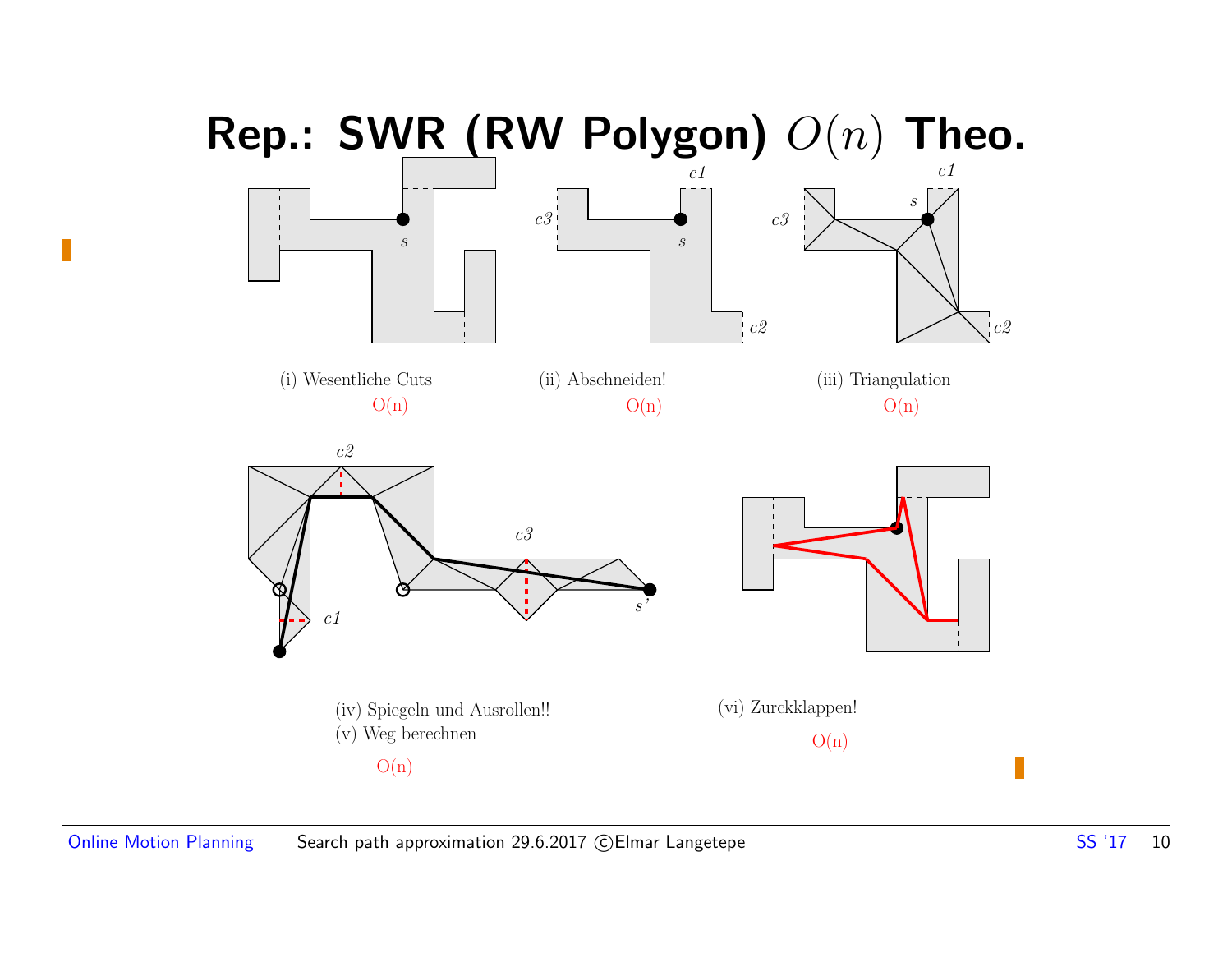### Rep.: SWR (Rect. polygon) depth restriction?

- Ignore cuts with distance  $> d$ , Shortest path to cut
- Ignore a cut here, Algorithm as before
- Expl $(d)$  = Expl<sub>OPT</sub> $(d)$
- **Theorem**: 8 Approximation of optimal search path!

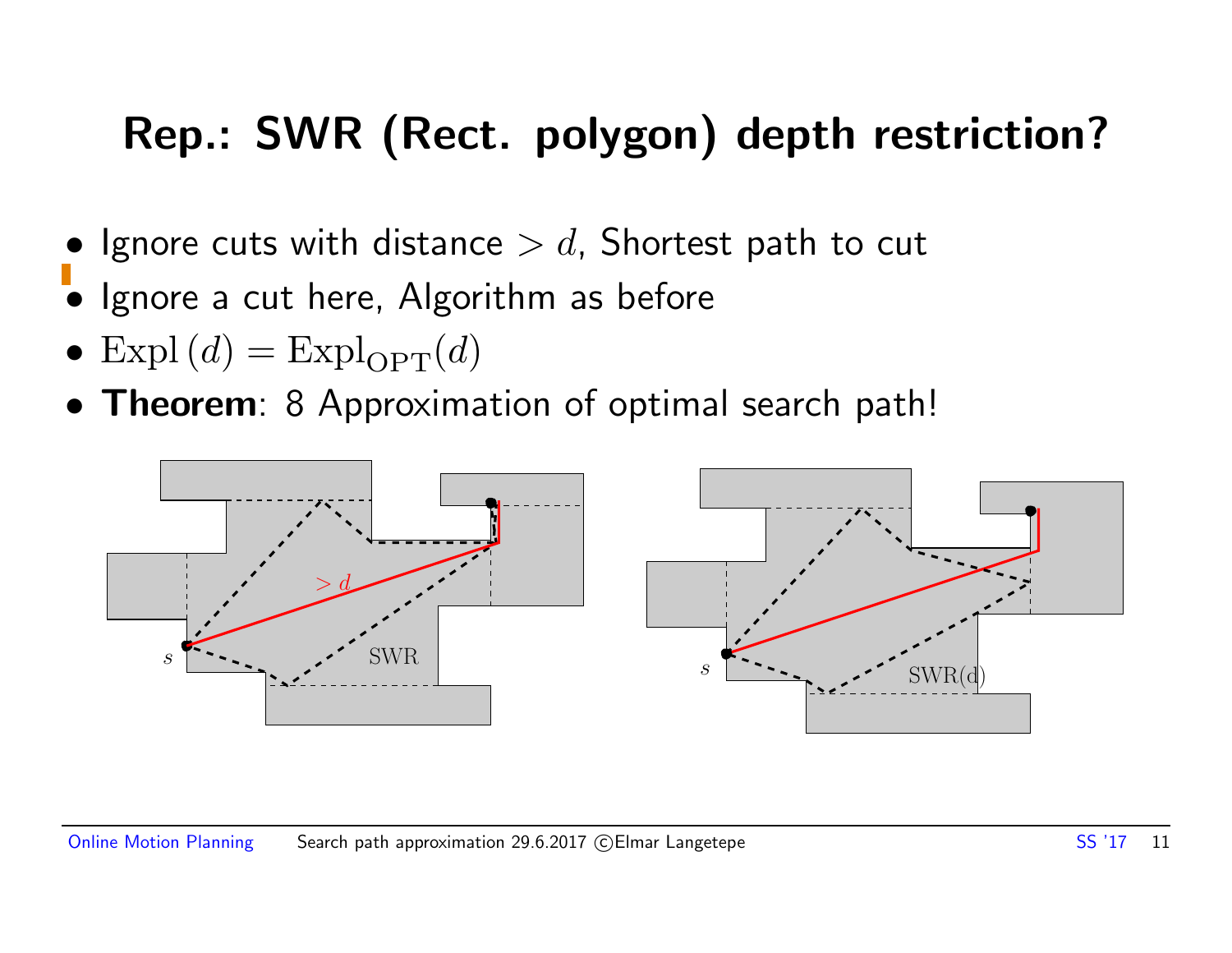### Rectilinear polygons Online

- Agent with vision, start point  $s$
- Szene is not known!
- Depth restriction?
- First: General approach. Then: Depth restriction!

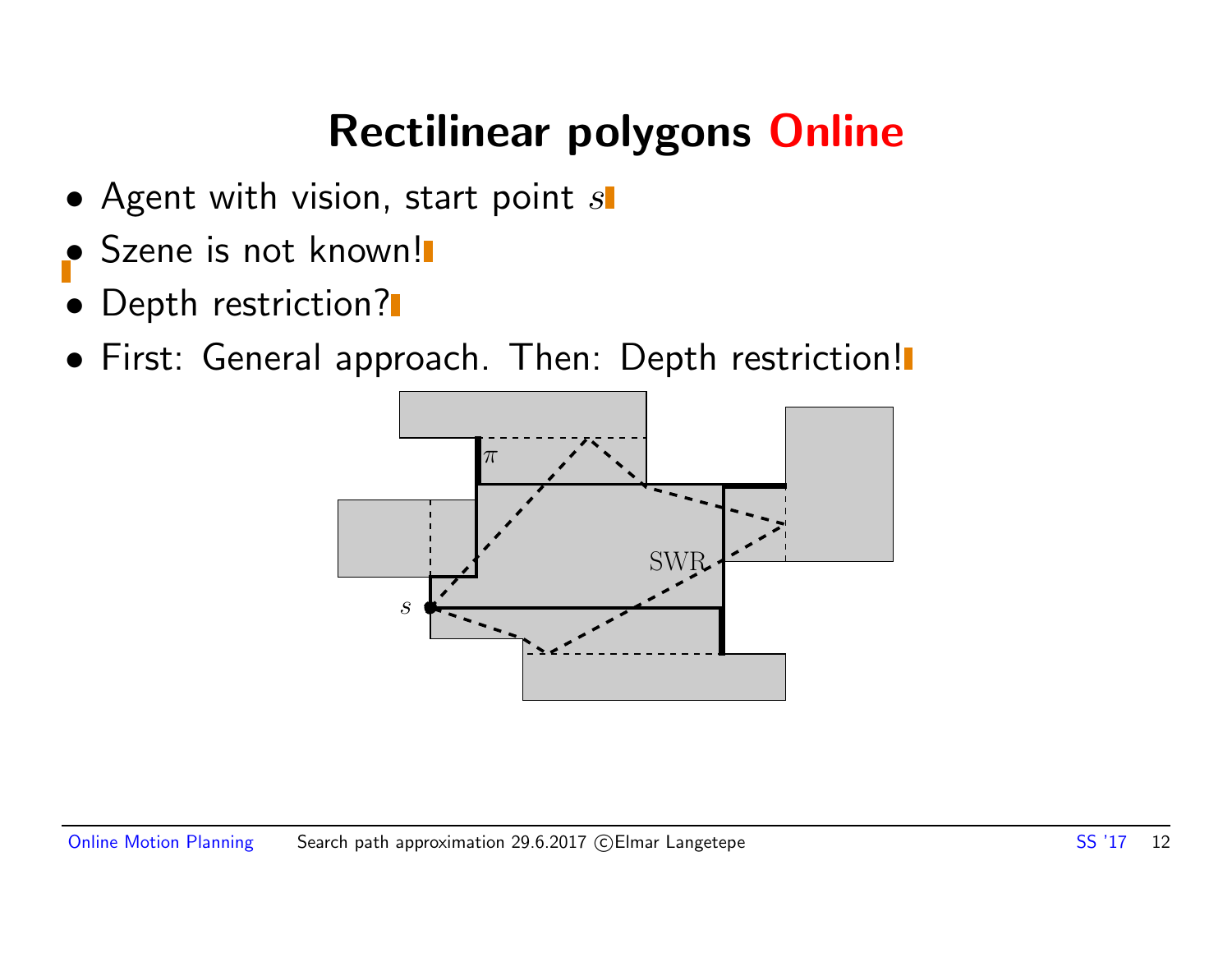### Rectilinear polygons Online

- $\bullet$  Assume, s boundary point  $\blacksquare$
- Greedy! Scan the boundary up to the first invisible point. Move to the cut on the shortest path!
- Shortest  $L_1$ -path to the cut, online!
- Algorithmus Always approach the next reflex vertex along the boundary that blocks the visibility.  $\blacksquare$

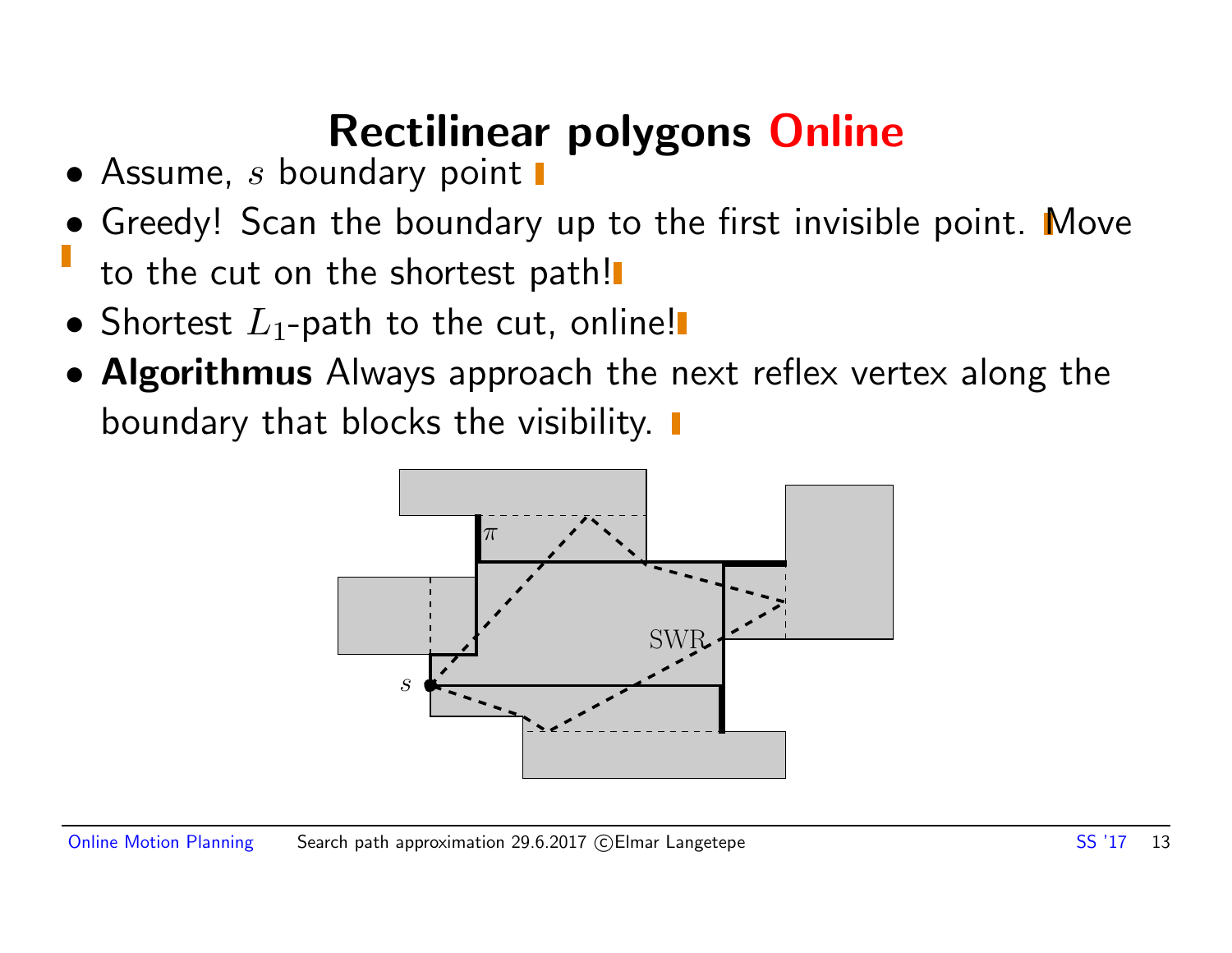### Online variant for rectilinear polygons

Exploration rectilinear polygons DKP

WHILE Polygon not fully explored Do Move orthogonally toward the cut of next reflex vertex in cw-order along the boundary

#### END<sub>I</sub>

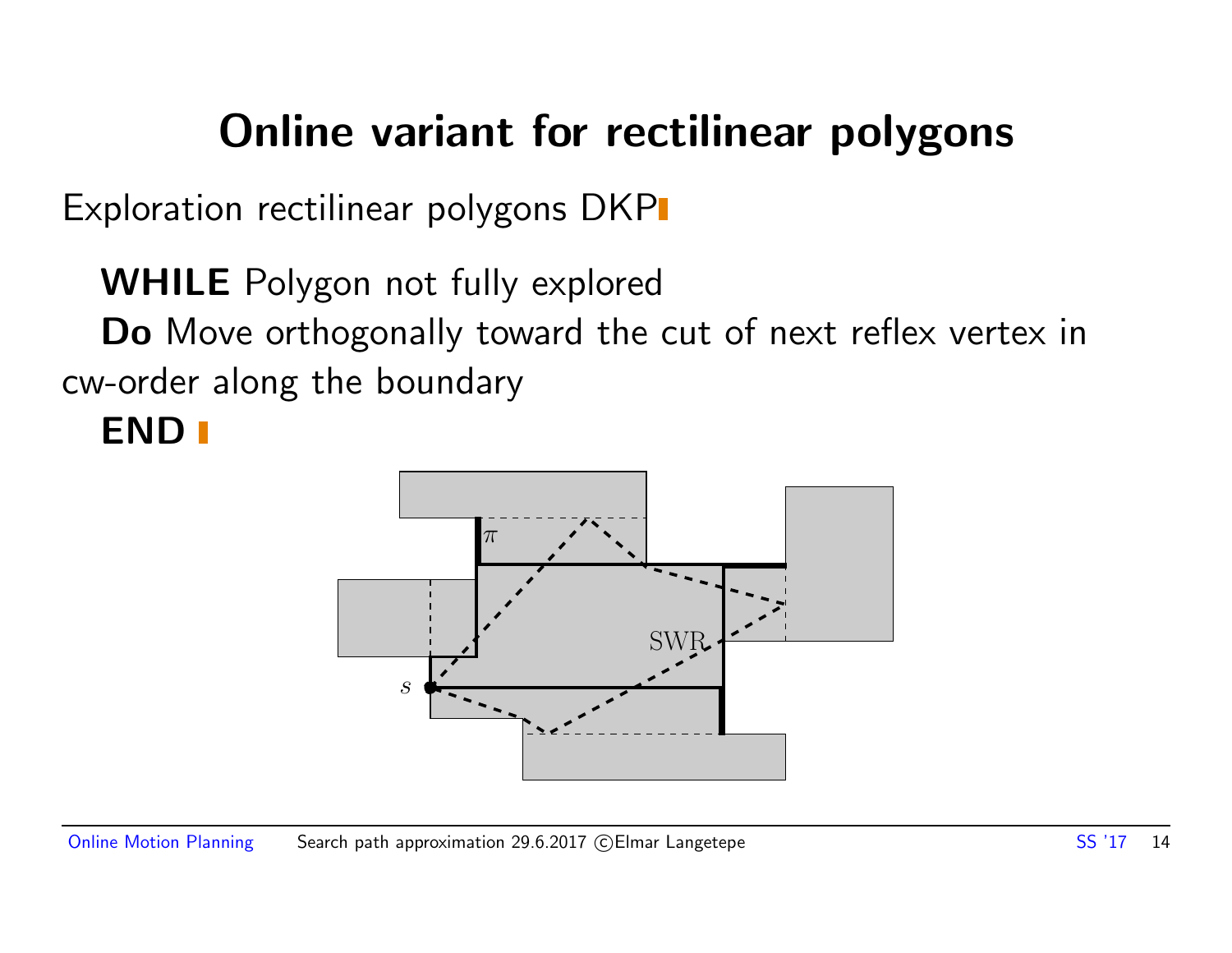- Analysis: 1) Show  $L_1$ -optimal path to essential cuts
- Inductively! Number of steps! First step, trivial!
- Ass.: Along opt.  $L_1$ -path to an essential cut!
- Next step, visit cut, ok! Otherwise, vertex on the track! Next step also optimal! **I**

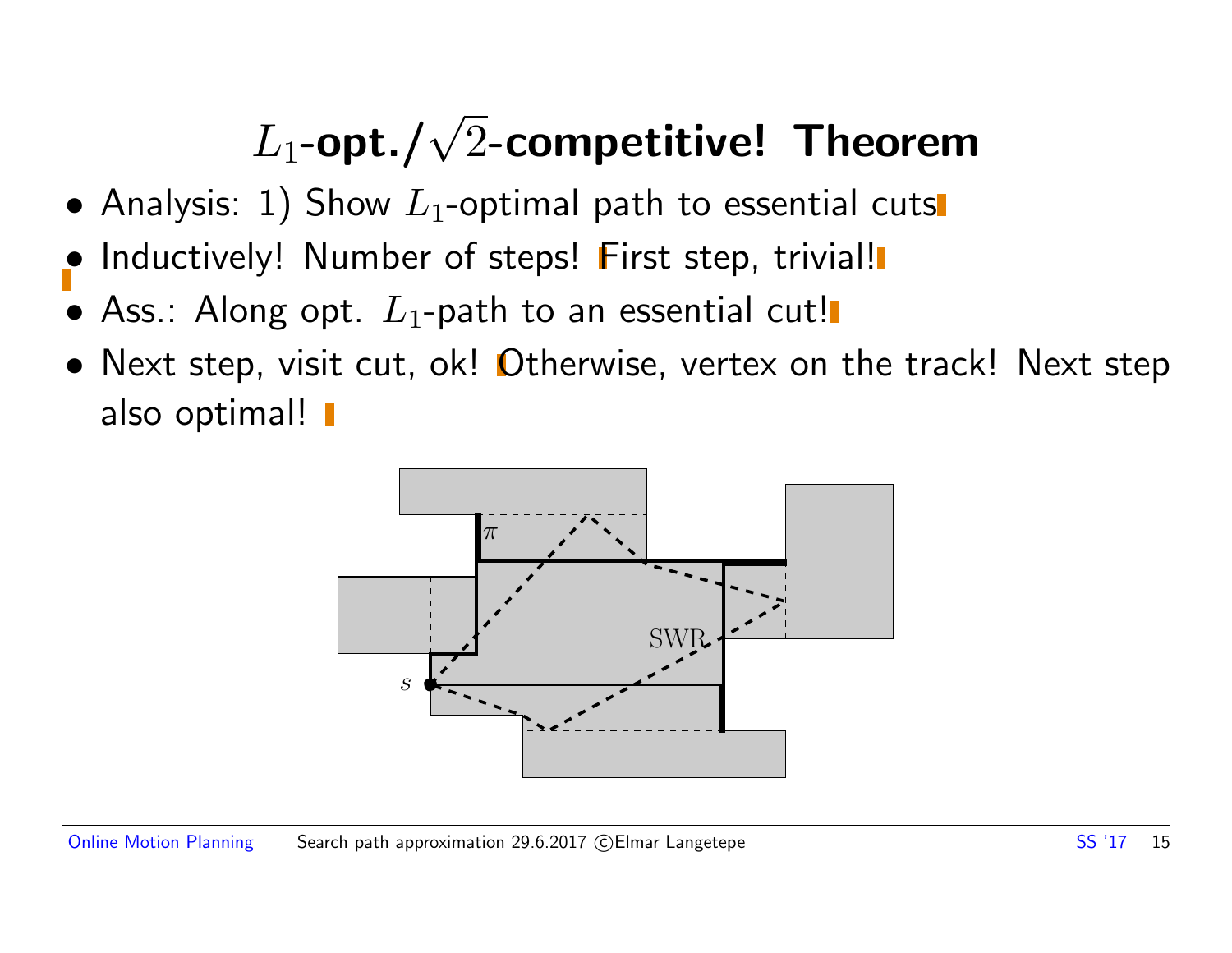- Sketch!
- Analysis: 2) Combine the optimal  $L_1$ -paths!
- $L_1$ -paths, combination is also  $L_1$ -optimal!

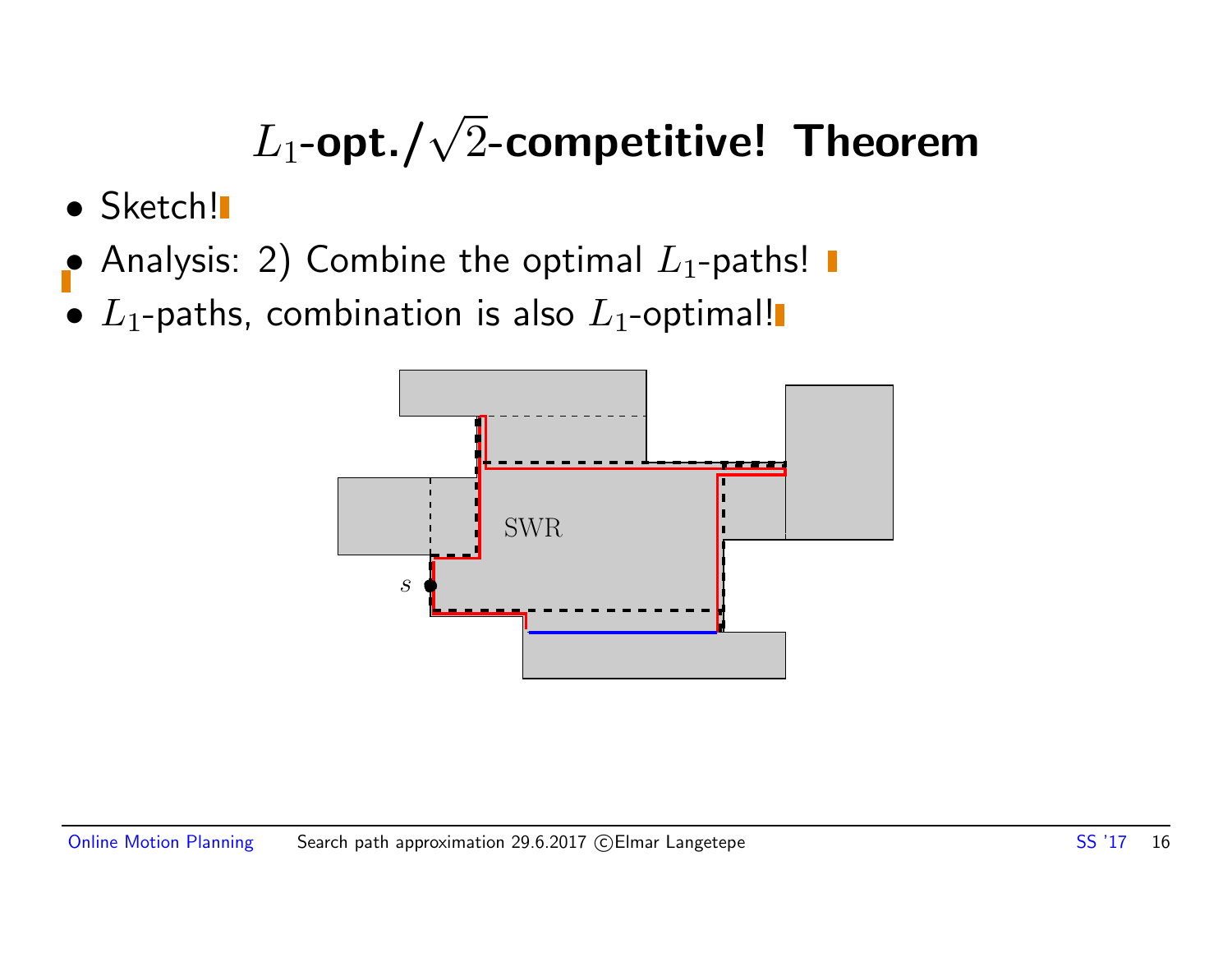- Shift paths toward the cuts, such that (Euclidean) SWR is included! Path has the same length!
- $\bullet$   $L_1$ -optimal path between any two points!
- Euclidean shortest path in between  $\blacksquare$
- Euchdean shortest path in between<br>• Triangle! Situation! Blackboard! √2-Umweg maximal!

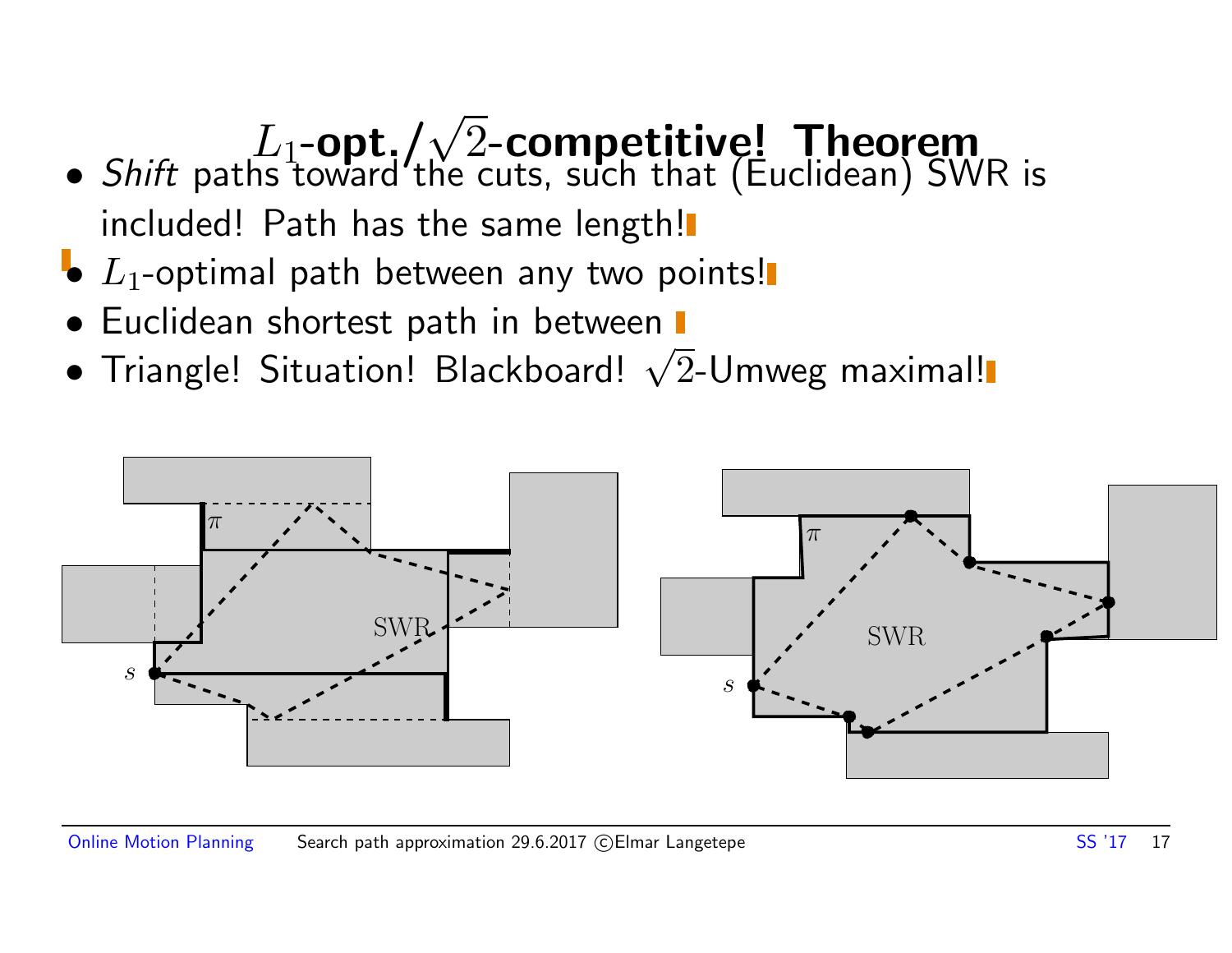- √ 2-competitive
- Depth restrictable!
- $\bullet$  Online: Ignore Cuts with distance  $> d$ √
- $\text{Expl}_{\text{ONL}}(d) \leq \sqrt{2} \text{Expl}_{\text{OPT}}(d)$ √
- Theorem:  $8\sqrt{2}$ -Approximation

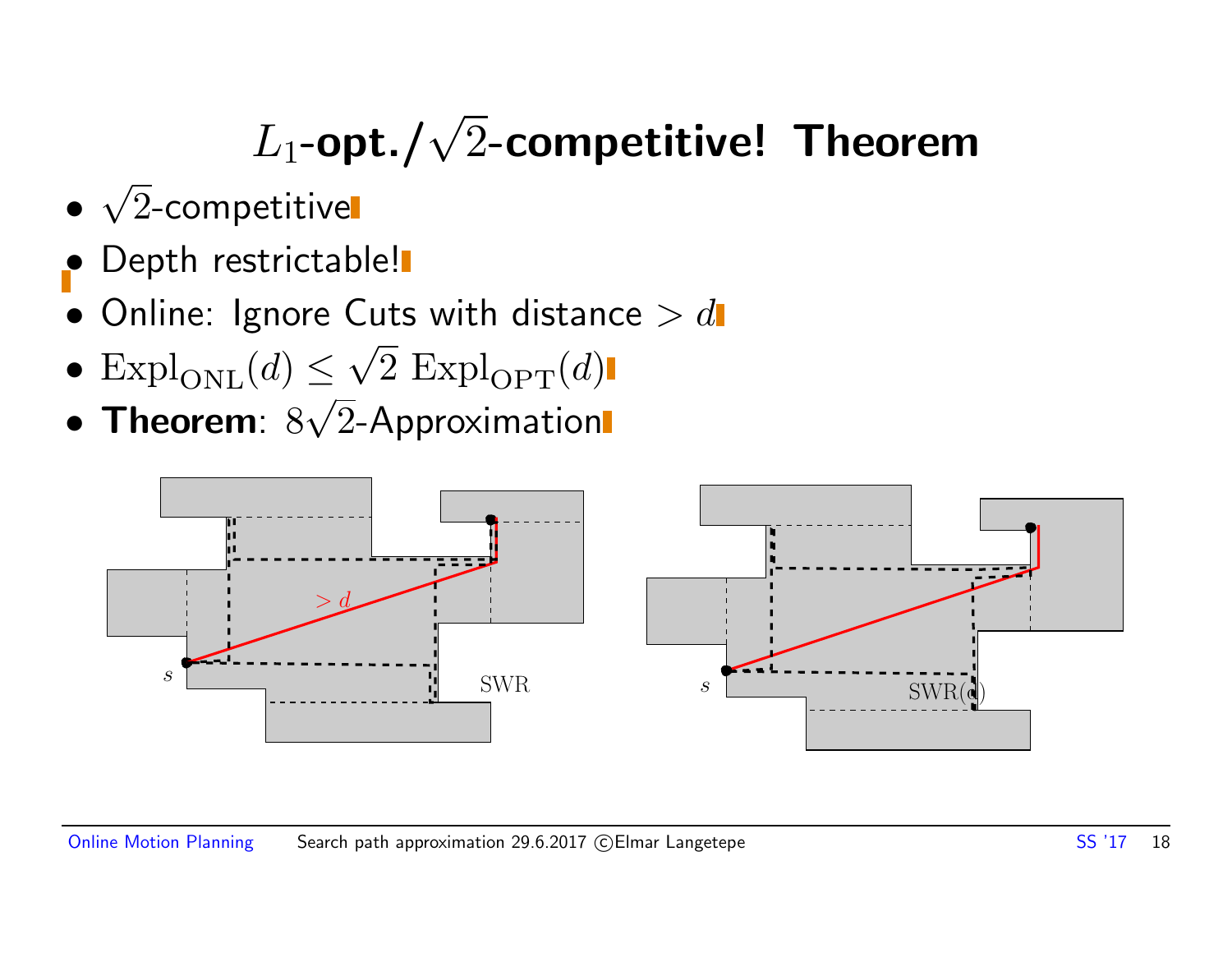### SWR (General case): Offline!

- Corner problem!!
- Sequence of essential cuts, successive cuts
- Not visited by order along boundary.  $\blacksquare$
- $\bullet$  But the corresponding  $P_{c_i}$ !!!

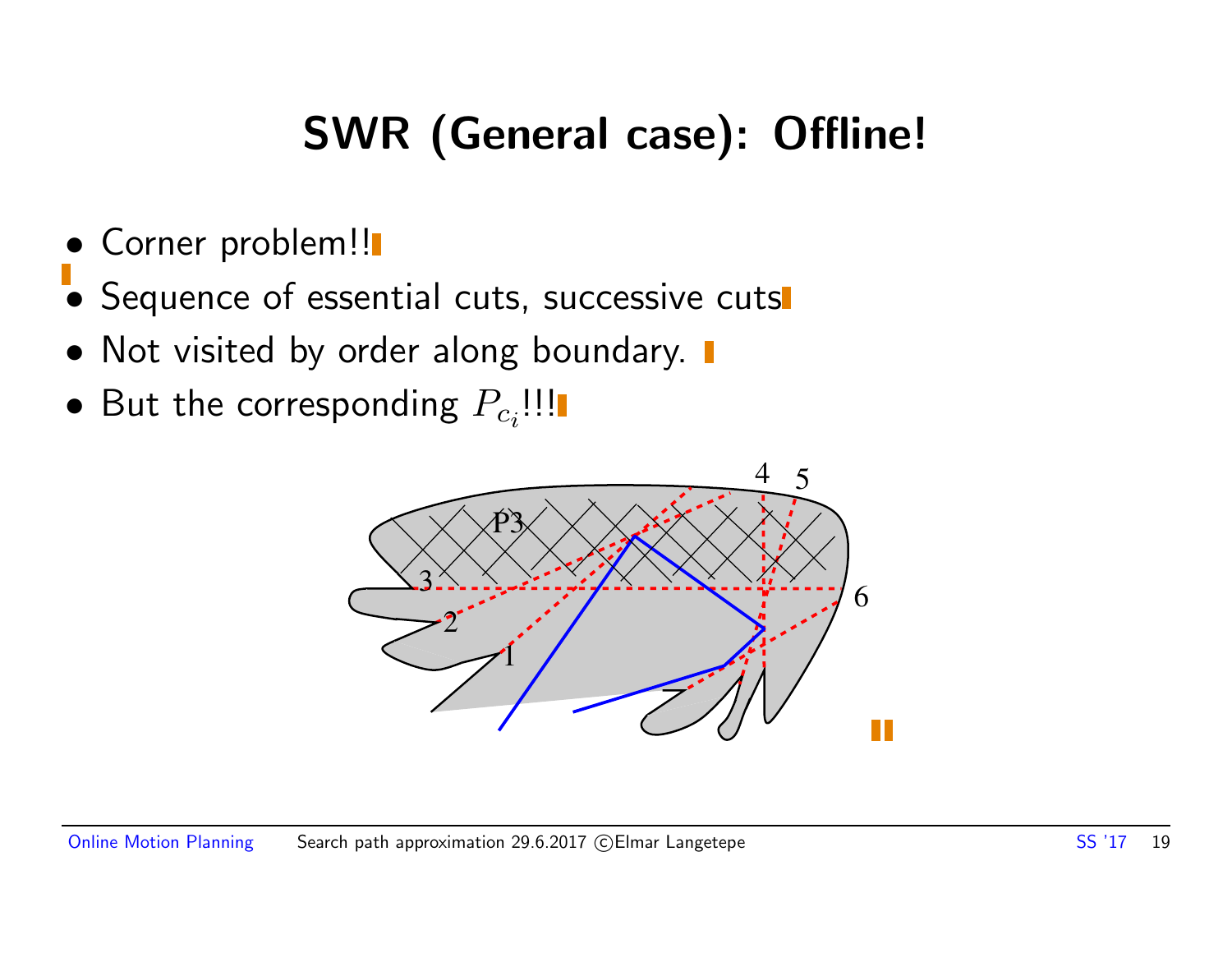### Visisting the corners!

The SWR visits the different corners by the order along the boundary.

Proof: As before! Local shortcuts!



Adjustments inside the corners: Not easy to realize!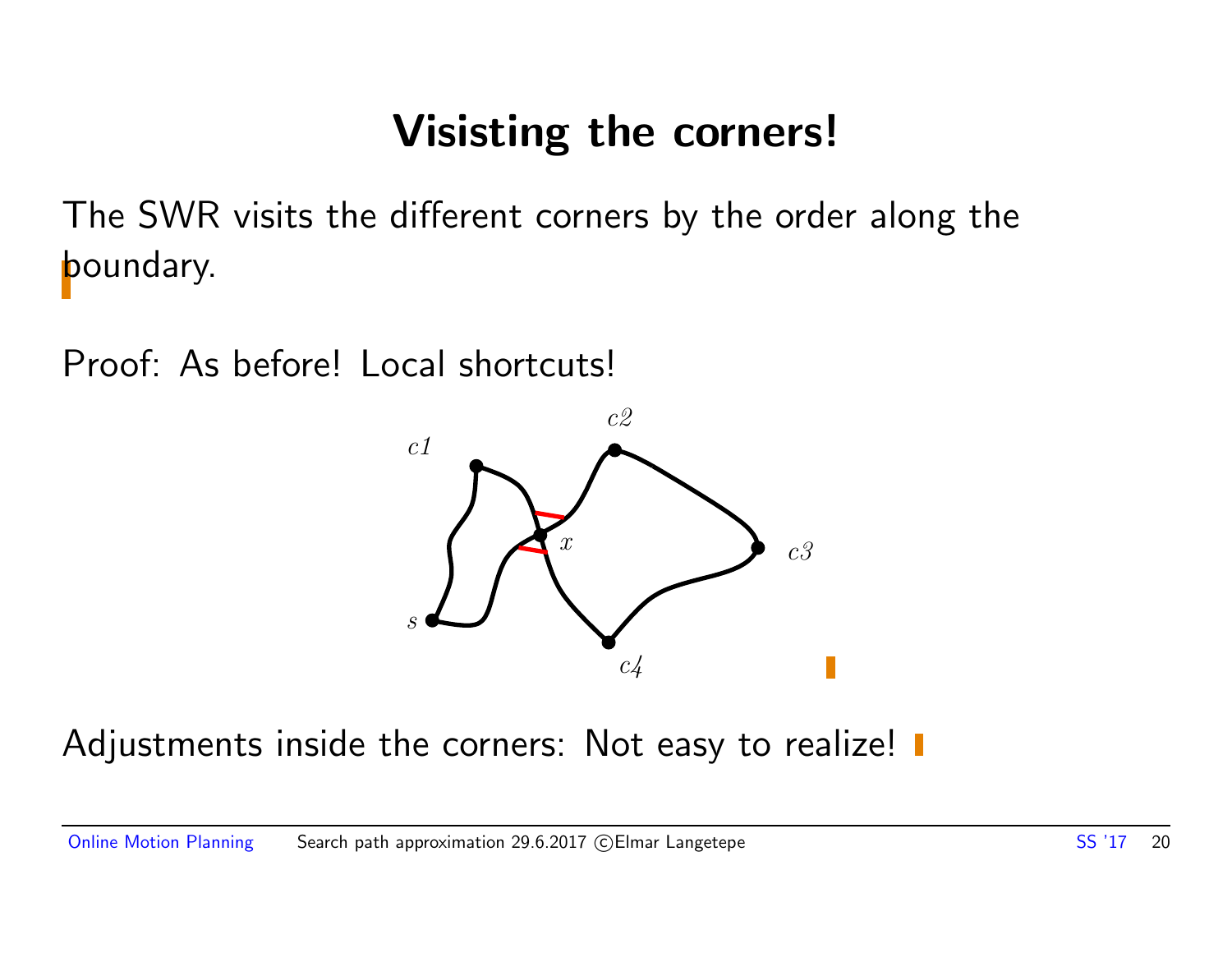### Touring a sequence of polygons (TPP)

- Sequence of convex polygons
- Start s, target t
- Visit polygons w.r.t. sequence, shortest path

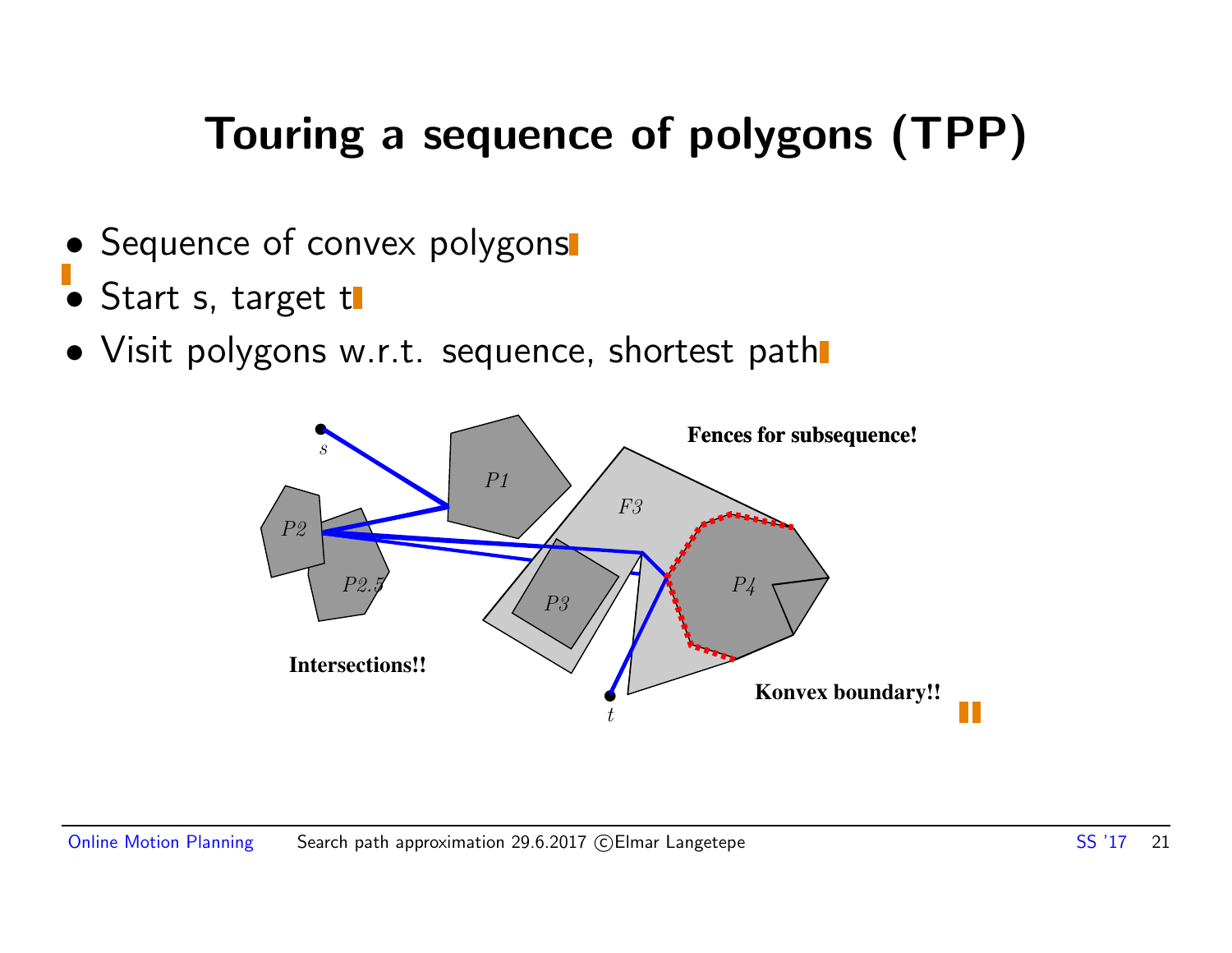### TPP



- Simple version:
- $\bullet$   $O(nk \log \frac{n}{k})$
- Build(Query):  $O(nk \log \frac{n}{k})$
- Compl.:  $O(n)$
- Query (fixed s):  $O(k \log \frac{n}{k})$



- General version:
- Fences, convex boundary, etc.
- $\bullet$   $O(nk^2 \log n)$
- Build(Query):  $O(nk^2 \log n)$
- Compl.:  $O(nk)$
- Query (fixed s):  $O(k \log n + m)$

Results from: Dror, Efrat, Lubiw, Mitchell 2003!!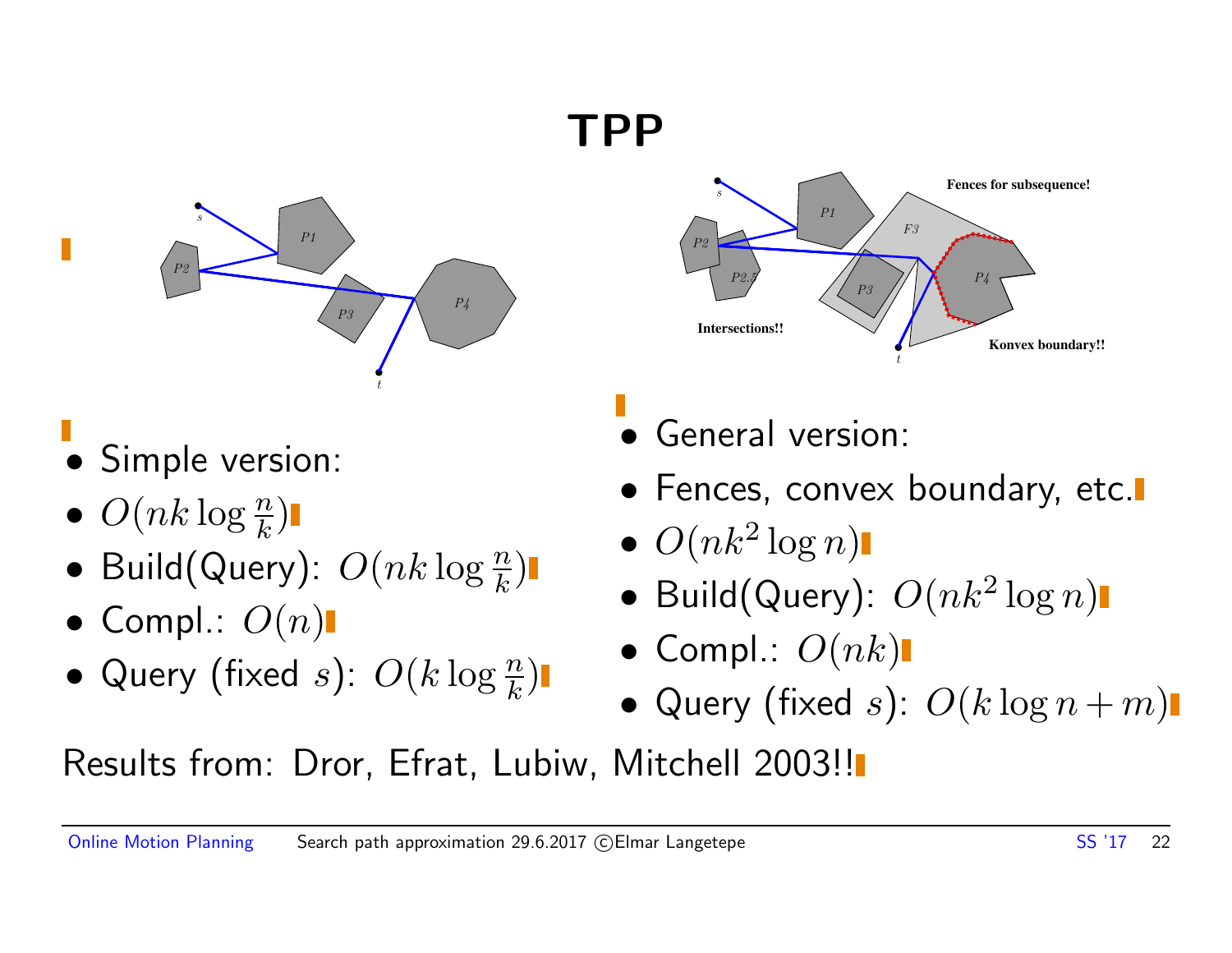### Application: SWR



Essntila parts! I

Use the order along the boundary! One common fence, intersections!

Start and target identical!

- $\bullet$   $O(n^4)$  '91
- $\bullet$   $O(n^4)$  Tan et al. '99
- $O(n^3 \log n)$  by this result!
- Theorem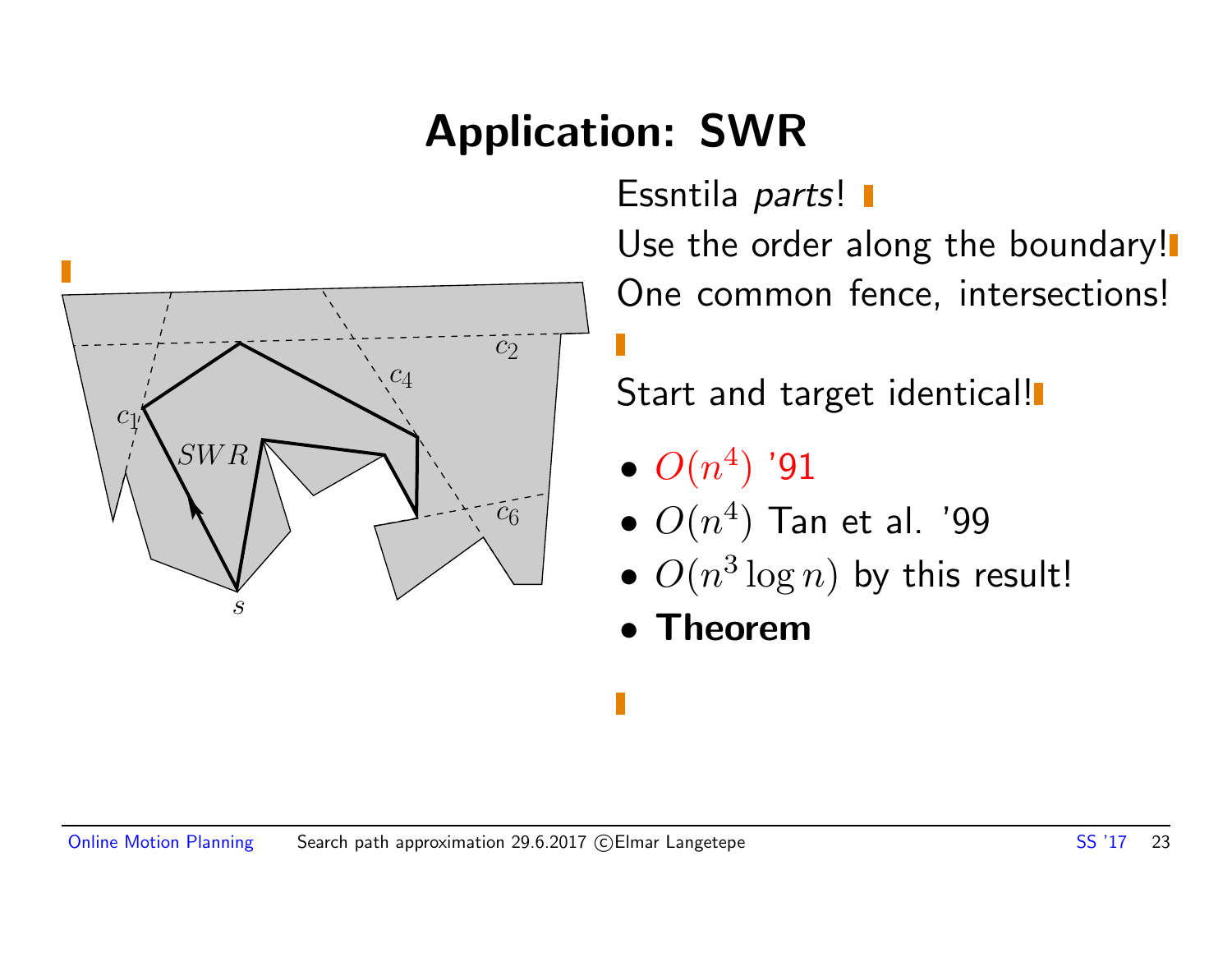### Application: General simple polygons Offline

- Compute optimal exploration tour
- Agent with vision, start  $s$  at the boundary
- Depth restriction: Ignore cuts with distance  $> d$
- Expl $(d)$  = Expl<sub>OPT</sub> $(d)$
- Theorem: 8 Approximation, Online??

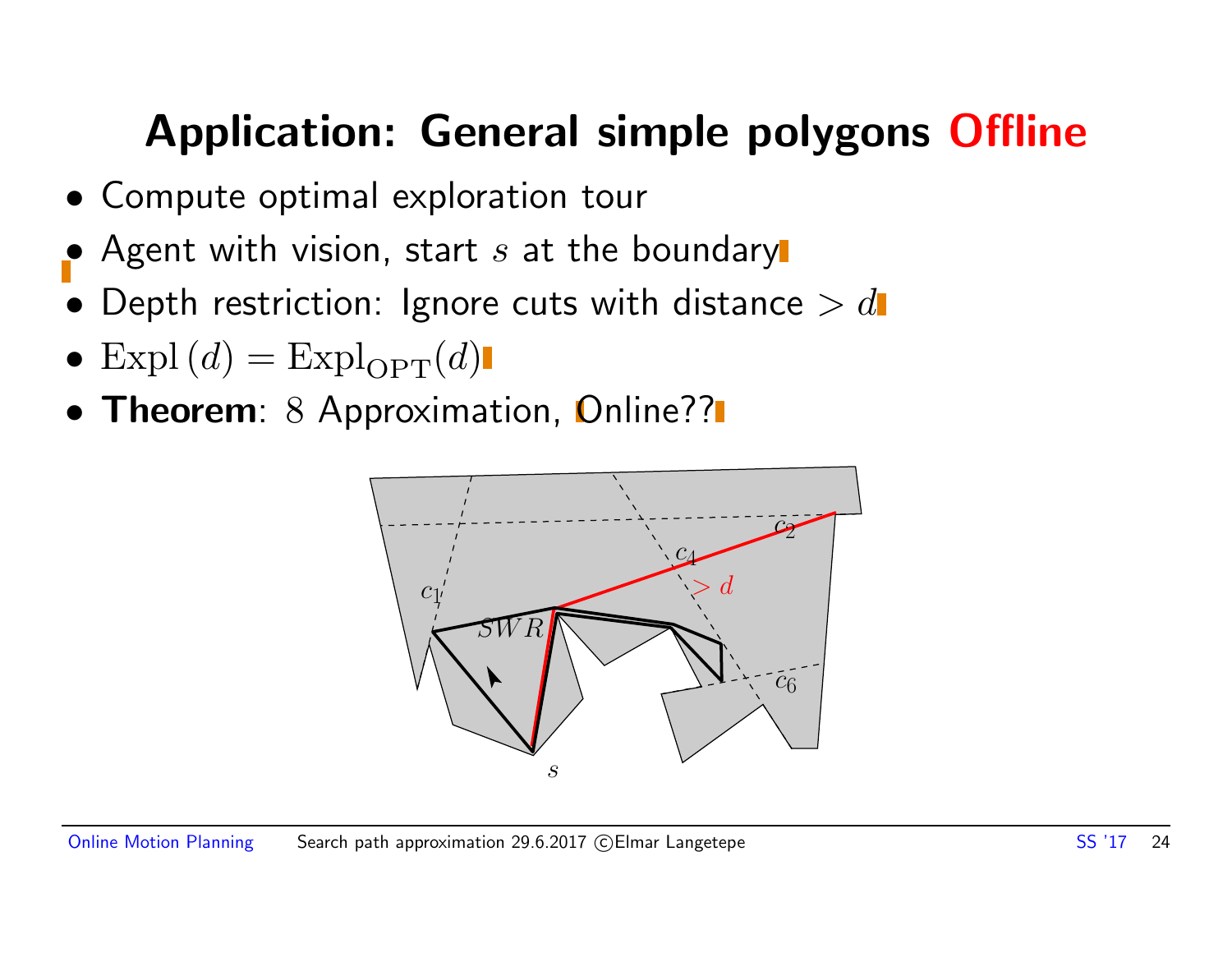### Remark: Depth restriction Offline

- $P(d)$  subset of  $P$
- $\bullet$  Expl $(d)$  = Expl $_{\mathrm{OPT}}(d)$  can leave  $P(d)$

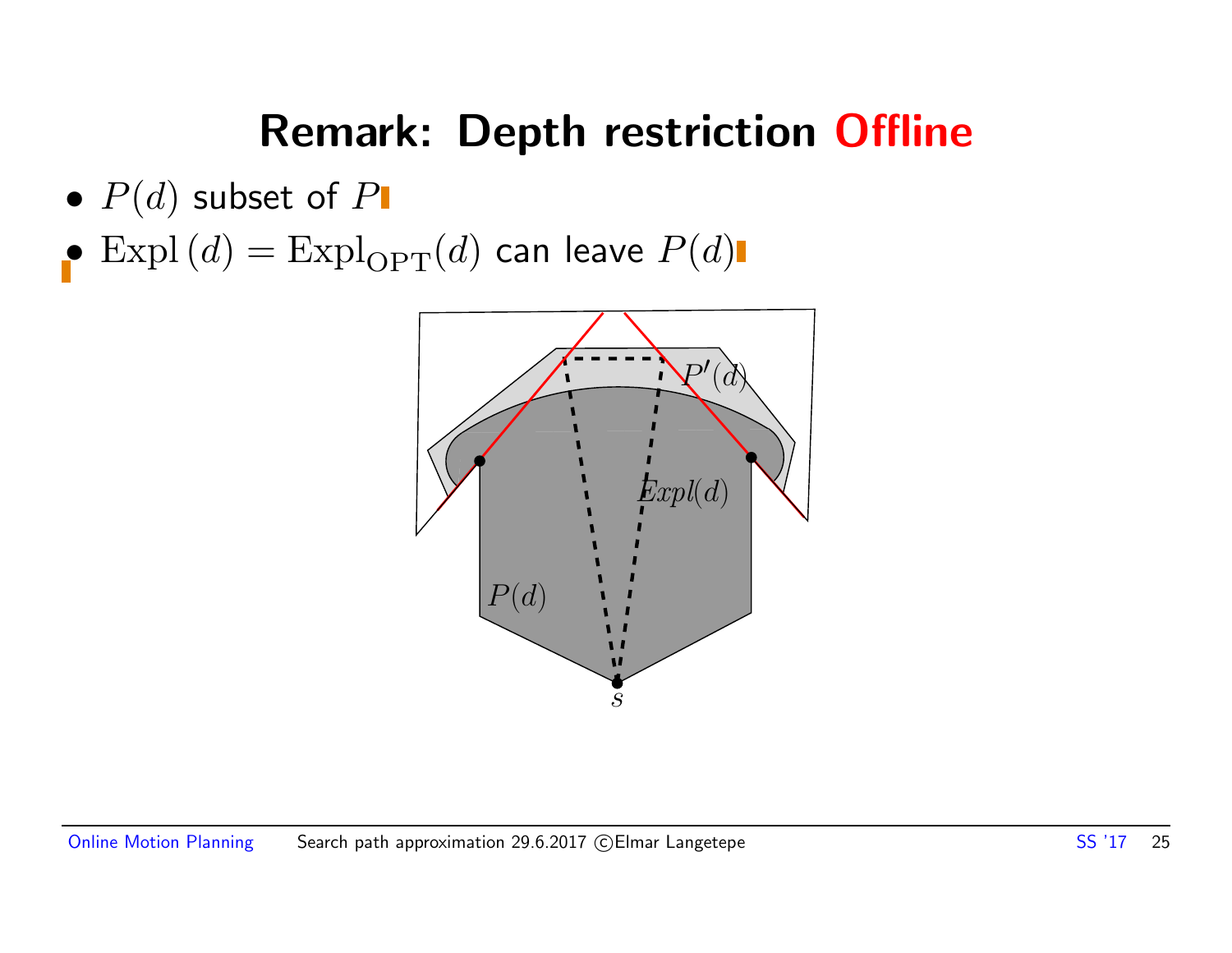### Vision: Negative result, polygon with *holes*

- Much more difficult
- Example: See boundary  $\Leftrightarrow$  see everything
- Not true for such scenes
- Offline: Computation SWR is NP-hart, reduction idea TSP

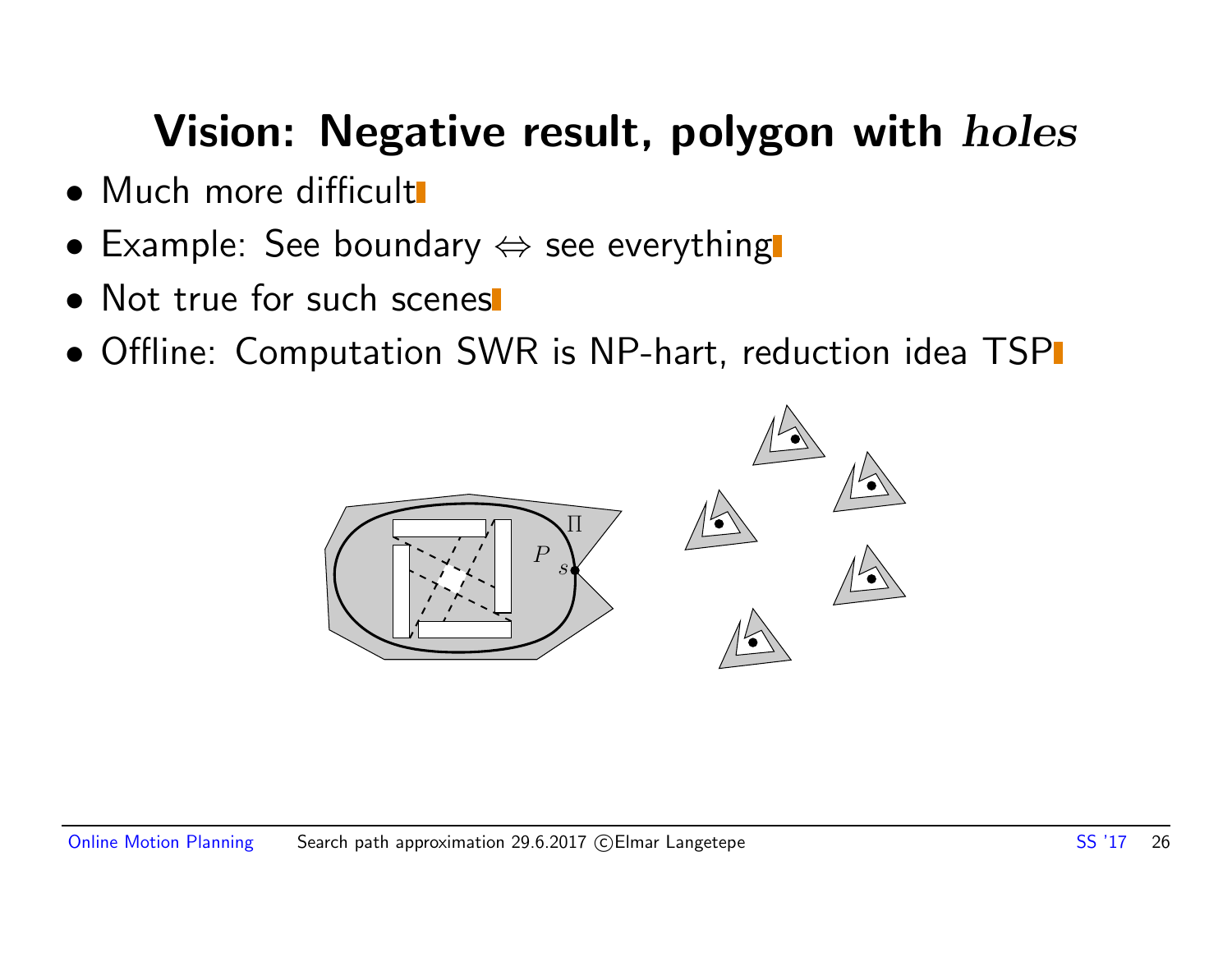### Polygons with holes

There is no constant online approximation of the optimal search ratiol

**Theorem** Let  $A$  be an online strategy for the exploration of a **i** in the case of the conduct of a polygon with  $n$  obstacles (holes), we have:  $|\Pi_A| \ge \sqrt{n} |\Pi_{OPT}|$ 

Proof: LB by examples!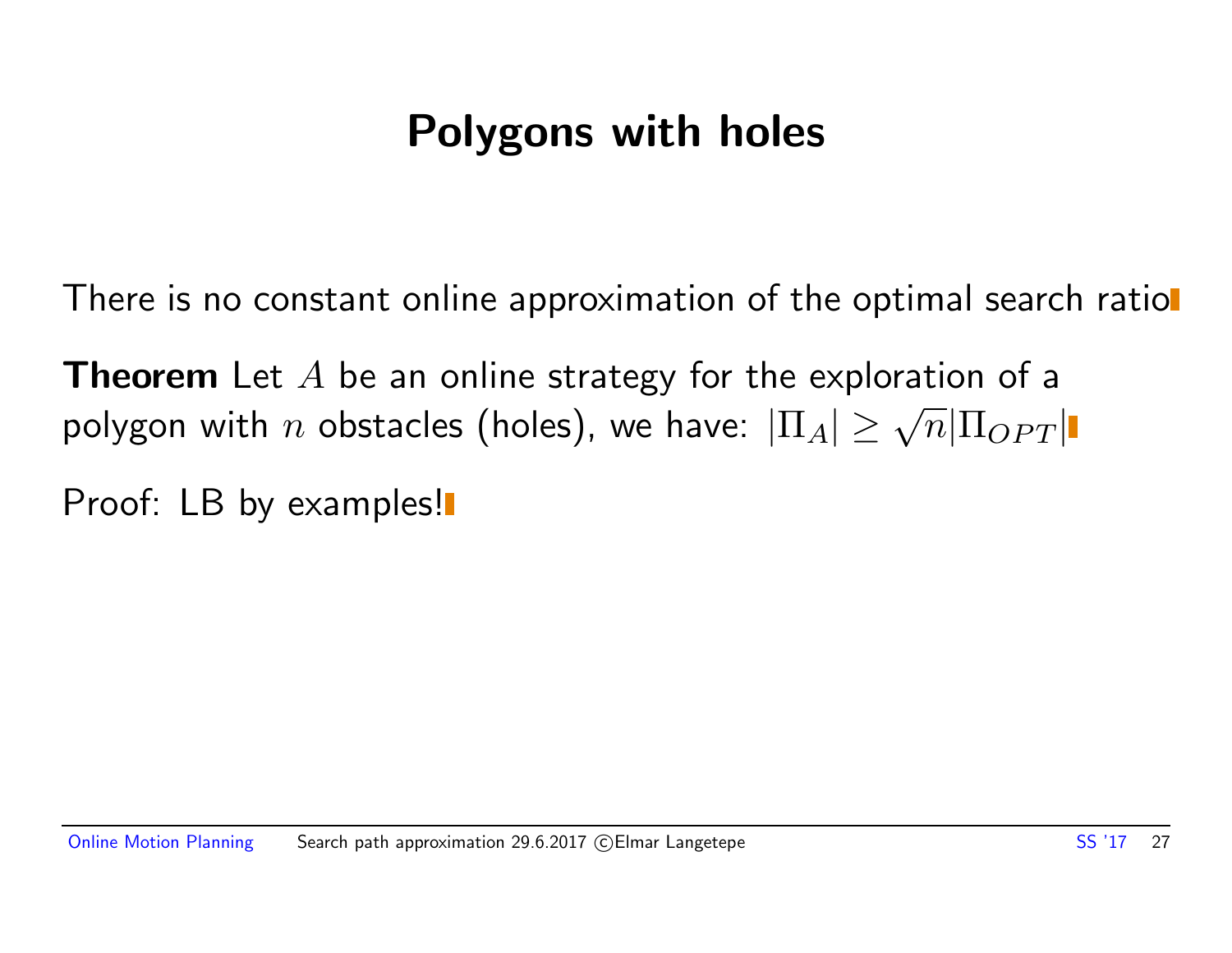### Polygon with holes:  $|\Pi_A| \geq \sqrt{n} |\Pi_{OPT}|$



- $W_1 = 2k$ ,  $H_1 = k$ ,  $k$  spikes,  $(k-1)$  bases,  $(2k-1)k$  rectangles
- $\bullet$   $H_i = \frac{H_1}{\left(\Omega_k\right)^i}$  $\frac{H_1}{(2k)^{i-1}}$ ,  $W_i = 2k-i+1 \geq k, \: i=1,\ldots,k$
- $\bullet$  Situation  $H_i$ : Online strategy does not know position of block  $H_{i+1}$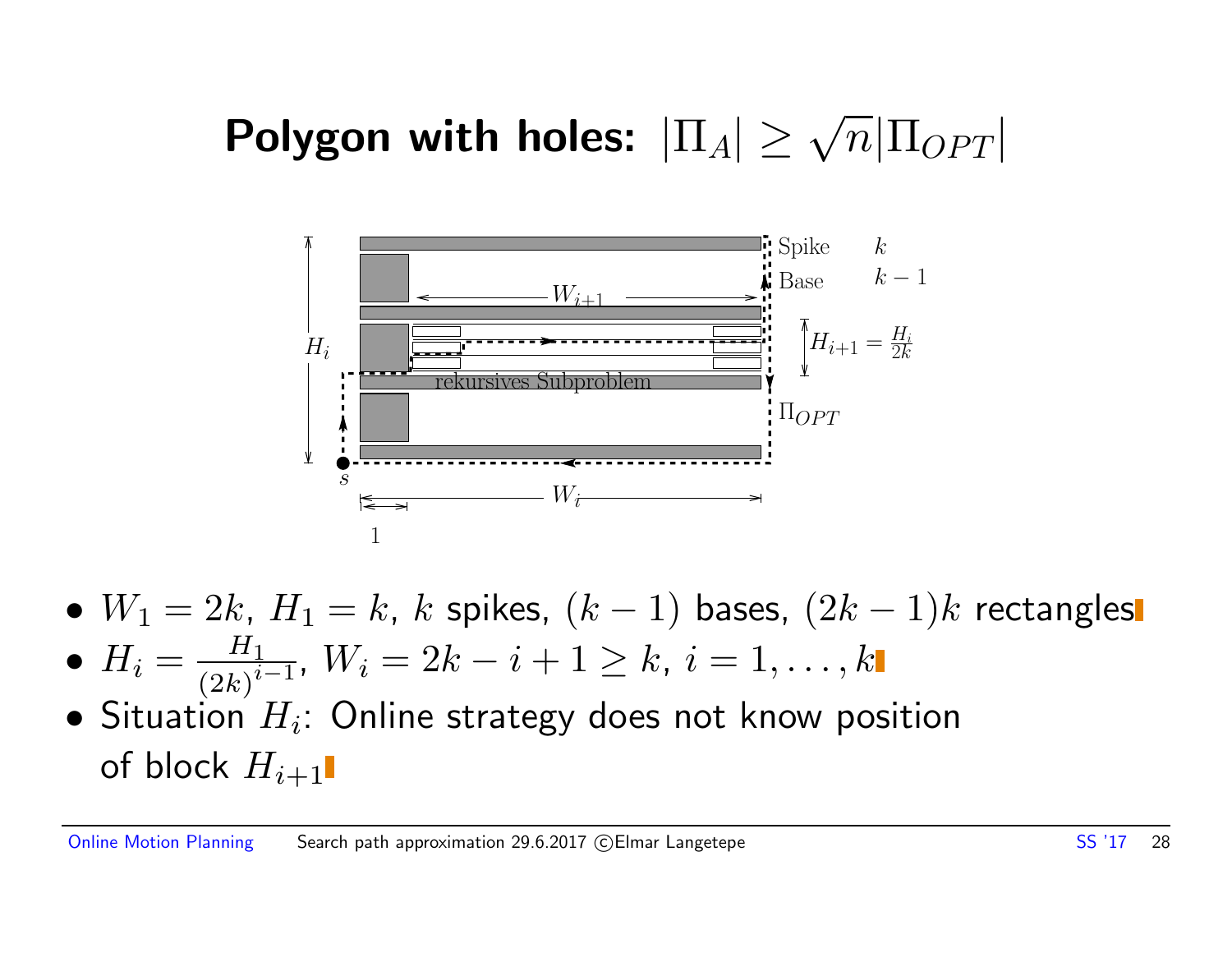- Left side: Look behind any block
- Right side: Move once upwards
- Adversary: Find block after  $\Omega(k)$  steps
- Altogehter:  $\Omega(k \times k)$  for any Strategy  $\blacksquare$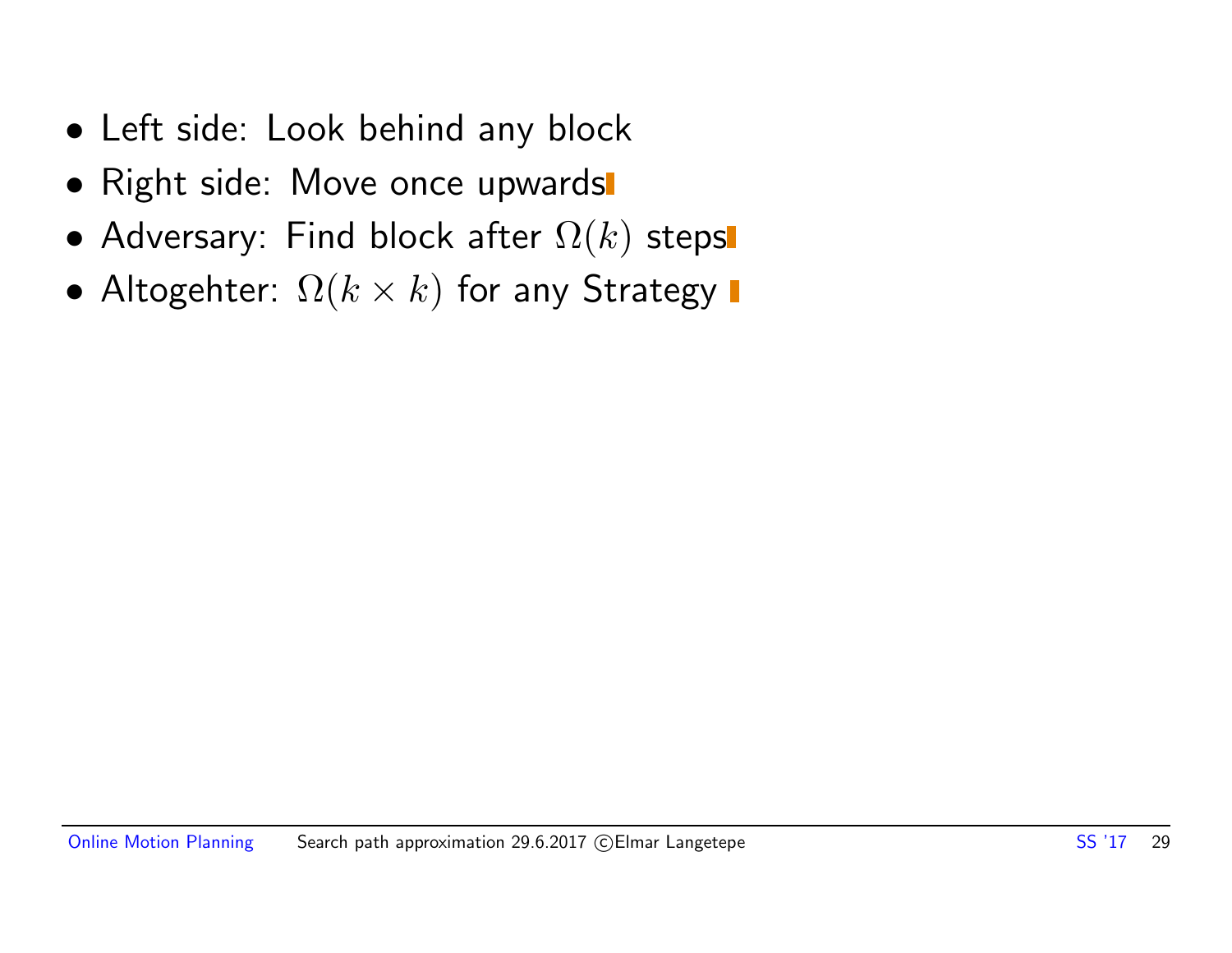### Polygons with holes:  $|\Pi_A|\geq \sqrt{n}|\Pi_{OPT}|$



- Optimale strategy: Move directly to the block
- Go on recursively, at the end move along any block
- $[\Pi_{OPT}] = W_1 + 2 \sum_{i=1}^k H_i \leq 6k$
- $\bullet$   $k = |\sqrt{n}|$  gives the result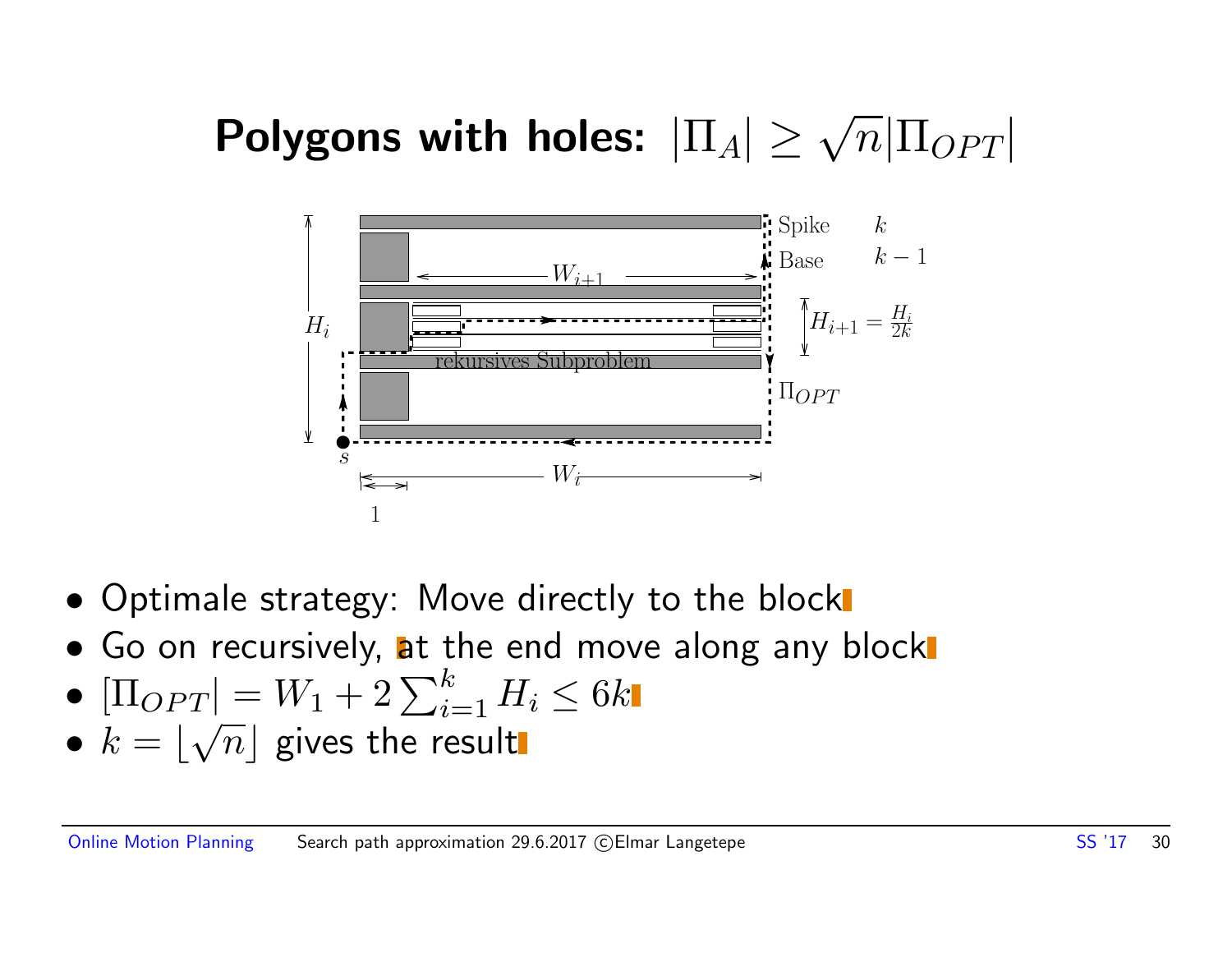### Polygons with holes Corollary

- No  $O(1)$ -competitive exploration for such exploration for such  $\mathsf{env}$ ironments  $(\Omega(\sqrt{n}))$
- Optimal exploration has a bad Search Ratio
- **Trick: Extension I**
- Then: Optimal exploration has Search Ratio  $O(1)$
- Any online strategy has Search Ratio  $\Omega(k)$